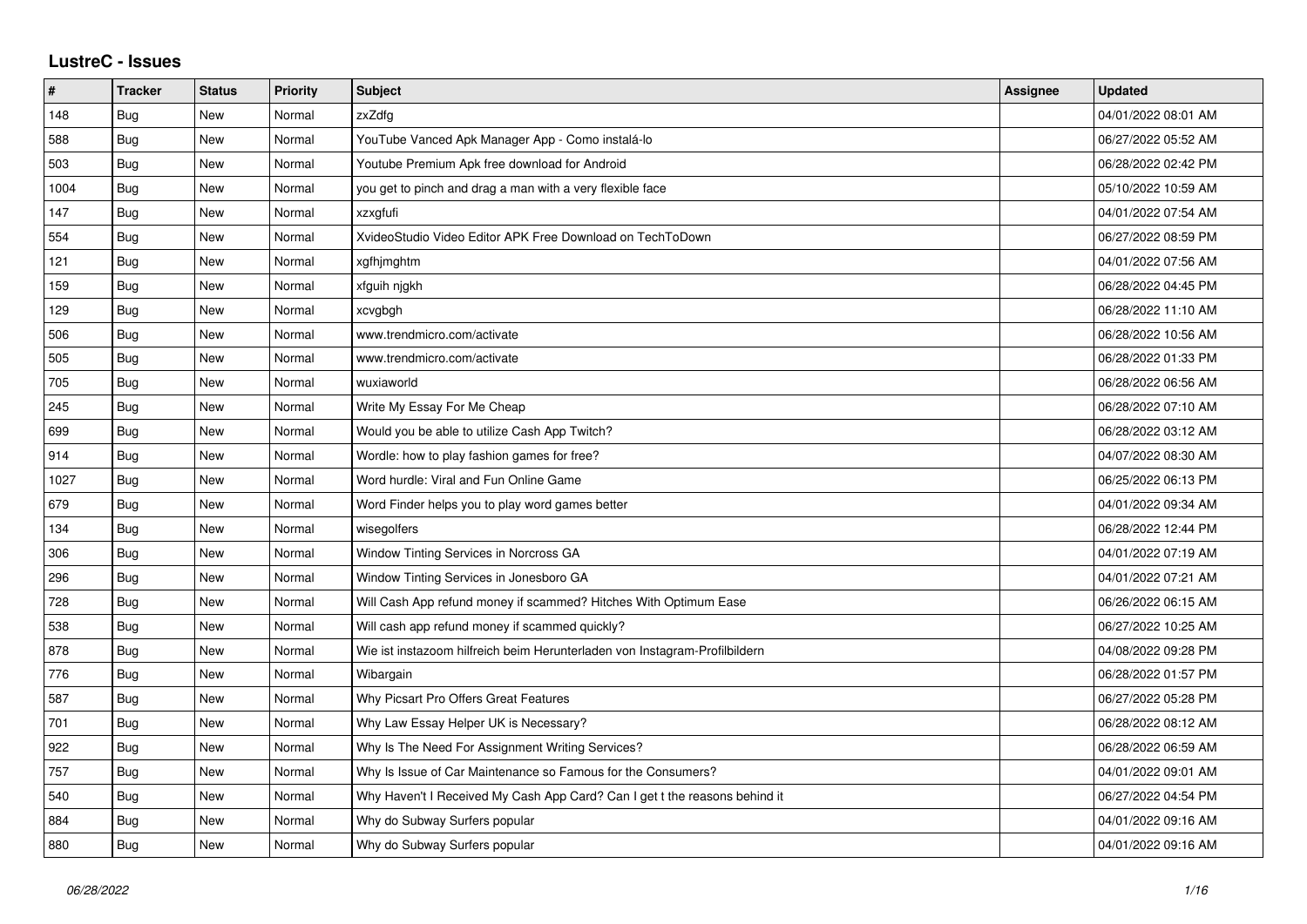| $\vert$ # | <b>Tracker</b> | <b>Status</b> | <b>Priority</b> | Subject                                                                  | <b>Assignee</b> | <b>Updated</b>      |
|-----------|----------------|---------------|-----------------|--------------------------------------------------------------------------|-----------------|---------------------|
| 551       | <b>Bug</b>     | New           | Normal          | Why Do Students Need Online Best Dissertation Writing Services?          |                 | 06/28/2022 03:03 AM |
| 208       | Bug            | New           | Normal          | Why Cash app won't let me send money if scammed?                         |                 | 04/01/2022 08:54 AM |
| 1008      | Bug            | New           | Normal          | Who was the first black woman to anchor a newscast?                      |                 | 05/10/2022 03:13 PM |
| 802       | <b>Bug</b>     | New           | Normal          | Who Is an ETL Engineer                                                   |                 | 06/28/2022 02:03 AM |
| 801       | <b>Bug</b>     | <b>New</b>    | Normal          | Who Is an ETL Engineer                                                   |                 | 06/27/2022 12:25 PM |
| 800       | <b>Bug</b>     | New           | Normal          | Who Is an ETL Engineer                                                   |                 | 06/28/2022 08:48 AM |
| 799       | Bug            | New           | Normal          | Who Is an ETL Engineer                                                   |                 | 06/28/2022 02:51 AM |
| 798       | Bug            | New           | Normal          | Who Is an ETL Engineer                                                   |                 | 06/27/2022 09:48 AM |
| 1123      | <b>Bug</b>     | New           | Normal          | Where To Watch FIFA World Cup 2022                                       |                 | 06/24/2022 03:51 AM |
| 920       | Bug            | New           | Normal          | Where I Can Get Essay Writing Services?                                  |                 | 04/11/2022 08:35 AM |
| 768       | <b>Bug</b>     | New           | Normal          | Where can you buy best jackets online?                                   |                 | 06/26/2022 01:50 PM |
| 300       | Bug            | New           | Normal          | Wheels Powder Coating Services in Norcross GA                            |                 | 04/15/2022 01:45 PM |
| 223       | Bug            | New           | Normal          | WhatsApp Plus: Download, Update and Themes                               |                 | 06/03/2022 08:07 PM |
| 560       | <b>Bug</b>     | New           | Normal          | Whatsapp Aero - Make Your Phone Auto Connect                             |                 | 04/01/2022 09:28 AM |
| 1094      | <b>Bug</b>     | New           | Normal          | What time does direct deposit hit Cash App?                              |                 | 06/14/2022 03:27 PM |
| 1125      | Bug            | New           | Normal          | What is Wordscapes?                                                      |                 | 06/24/2022 09:05 AM |
| 1043      | <b>Bug</b>     | New           | Normal          | What Is The Right Way To Troubleshoot Cash App Transfer Failed Problems? |                 | 05/25/2022 01:16 PM |
| 836       | Bug            | New           | Normal          | What Is The Required Amount To Pay As Cash App Clearance Fee?            |                 | 04/01/2022 09:00 AM |
| 636       | <b>Bug</b>     | New           | Normal          | What is the most popular furniture color?                                |                 | 06/25/2022 04:57 PM |
| 520       | <b>Bug</b>     | New           | Normal          | What Is The Major Role Of Cash.app/Help and Support Page?                |                 | 06/28/2022 10:45 AM |
| 1105      | <b>Bug</b>     | New           | High            | What is Mahjong online?                                                  |                 | 06/28/2022 03:47 AM |
| 496       | <b>Bug</b>     | New           | Normal          | What is Live NetTV?                                                      |                 | 06/28/2022 03:58 PM |
| 792       | Bug            | New           | Normal          | What is Google Camera Mod?                                               |                 | 06/27/2022 10:20 AM |
| 853       | <b>Bug</b>     | New           | Normal          | what is dr laser                                                         |                 | 04/01/2022 09:13 AM |
| 585       | Bug            | New           | Normal          | What is cash app help number?                                            |                 | 06/26/2022 06:21 PM |
| 764       | Bug            | New           | Normal          | What is available to see what I can watch HBO Max?                       |                 | 06/28/2022 03:59 AM |
| 279       | <b>Bug</b>     | New           | High            | What is an essential feature of an internal communications app?          |                 | 06/28/2022 03:52 AM |
| 667       | <b>Bug</b>     | New           | Normal          | What Is a Ringtone?                                                      |                 | 06/28/2022 06:00 AM |
| 477       | Bug            | New           | Normal          | What Does Online Coupon Mean?                                            |                 | 06/25/2022 11:15 PM |
| 1112      | Bug            | New           | Normal          | What Cash App Policy Says If Random Person Sent Me Money On Cash App?    |                 | 06/27/2022 02:39 AM |
| 1078      | Bug            | New           | Normal          | What Bank Is Cash App On Plaid? Find Clarity And Assistance              |                 | 06/15/2022 11:56 AM |
| 675       | <b>Bug</b>     | New           | Normal          | What Are Smart Tactics To Fix Cash App Transfer Failed Hurdles?          |                 | 06/27/2022 09:51 AM |
| 559       | Bug            | New           | High            | What Are Permission For Applications like Facebook Sending MMS?          |                 | 06/27/2022 08:34 PM |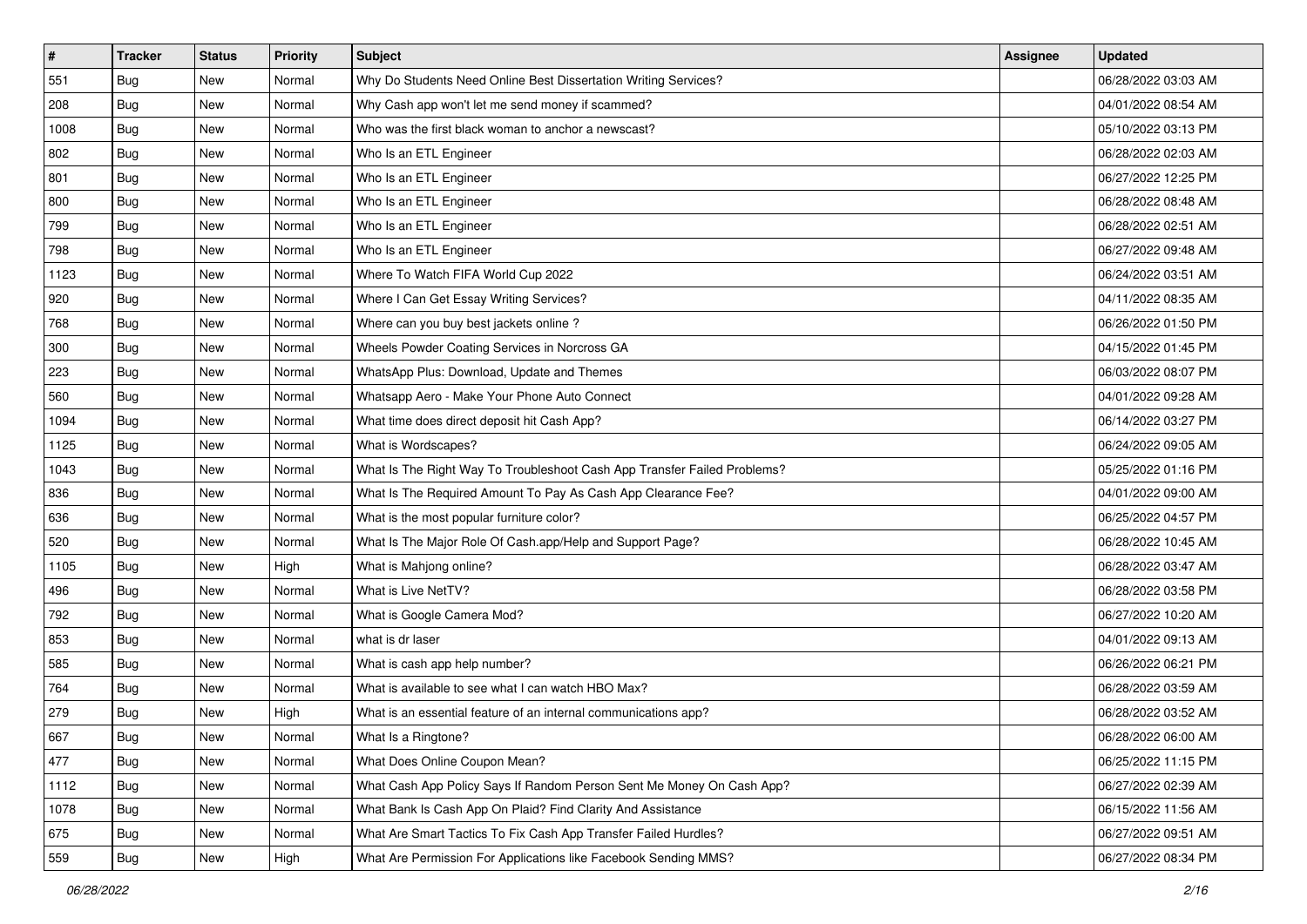| $\vert$ # | <b>Tracker</b> | <b>Status</b> | <b>Priority</b> | Subject                                                      | Assignee | <b>Updated</b>      |
|-----------|----------------|---------------|-----------------|--------------------------------------------------------------|----------|---------------------|
| 857       | <b>Bug</b>     | New           | Normal          | Welcome to the world of classic retro games                  |          | 04/01/2022 09:13 AM |
| 686       | Bug            | New           | Normal          | Welcome To The Most Demandable Mahipalpur Escorts Agency     |          | 06/27/2022 03:45 PM |
| 548       | Bug            | New           | Normal          | Web N Logo Design                                            |          | 06/28/2022 08:24 AM |
| 542       | <b>Bug</b>     | New           | Normal          | Web N Logo Design                                            |          | 06/27/2022 07:02 PM |
| 260       | Bug            | <b>New</b>    | Normal          | Web Design Services Near Me                                  |          | 06/26/2022 11:55 AM |
| 555       | <b>Bug</b>     | New           | Normal          | web design development in hyderabad                          |          | 06/28/2022 05:01 AM |
| 658       | Bug            | New           | Normal          | Watermelon Nutrition Facts And Health Benefits               |          | 06/28/2022 01:57 AM |
| 314       | <b>Bug</b>     | New           | Normal          | Water Extraction Services in Virginia Beach VA               |          | 04/01/2022 07:25 AM |
| 313       | Bug            | New           | Normal          | Water Extraction Services in Virginia Beach VA               |          | 06/23/2022 02:14 AM |
| 331       | Bug            | New           | Normal          | Water Extraction Services in Norfolk VA                      |          | 06/28/2022 06:48 AM |
| 346       | Bug            | New           | Normal          | Water Extraction Services in Chesapeake VA                   |          | 04/01/2022 07:15 AM |
| 974       | Bug            | New           | Normal          | Watch NCAA Football Live Streaming Free                      |          | 06/26/2022 05:33 PM |
| 969       | Bug            | New           | Normal          | Watch NCAA Football Live Match Free                          |          | 06/28/2022 01:31 PM |
| 584       | <b>Bug</b>     | New           | Normal          | Want the cash app customer service number to check balance?  |          | 06/28/2022 01:53 AM |
| 1036      | Bug            | New           | Normal          | <b>VPS Material</b>                                          |          | 05/18/2022 09:34 PM |
| 981       | Bug            | New           | Normal          | VidMate Mod APK                                              |          | 06/28/2022 11:24 AM |
| 620       | <b>Bug</b>     | New           | Normal          | Viagra Meds: Fastest & Quick Delivery On Your Doorstep - USA |          | 06/28/2022 04:33 AM |
| 607       | Bug            | <b>New</b>    | Normal          | Vex 5                                                        |          | 06/27/2022 11:24 PM |
| 292       | <b>Bug</b>     | New           | Normal          | Venmo to Cash App Transfer Of Money- Explore Here            |          | 06/28/2022 04:32 PM |
| 1001      | <b>Bug</b>     | New           | Normal          | Venmo Keep Saying Error?                                     |          | 06/27/2022 02:20 AM |
| 301       | <b>Bug</b>     | New           | Normal          | Vehicle Electronics Services in Norcross GA                  |          | 04/01/2022 07:18 AM |
| 125       | Bug            | New           | Normal          | vbvnm                                                        |          | 04/01/2022 07:55 AM |
| 624       | Bug            | <b>New</b>    | Normal          | Use go with the Driving Directions for your go               |          | 06/21/2022 04:54 AM |
| 464       | Bug            | New           | Normal          | Upholstery Cleaning Westchester MA                           |          | 06/28/2022 11:39 AM |
| 440       | Bug            | New           | Normal          | Upholstery Cleaning Watertown MA                             |          | 04/01/2022 07:49 AM |
| 415       | <b>Bug</b>     | New           | Normal          | <b>Upholstery Cleaning Somerville MA</b>                     |          | 04/01/2022 07:48 AM |
| 324       | Bug            | New           | Normal          | Upholstery Cleaning Services in Virginia Beach VA            |          | 04/01/2022 07:26 AM |
| 339       | I Bug          | New           | Normal          | Upholstery Cleaning Services in Norfolk VA                   |          | 06/17/2022 04:36 AM |
| 355       | Bug            | New           | Normal          | Upholstery Cleaning Services in Chesapeake VA                |          | 04/01/2022 07:14 AM |
| 448       | <b>Bug</b>     | New           | Normal          | Upholstery Cleaning Quincy MA                                |          | 04/01/2022 07:48 AM |
| 432       | <b>Bug</b>     | New           | Normal          | Upholstery Cleaning Newton MA                                |          | 04/01/2022 07:50 AM |
| 456       | Bug            | New           | Normal          | Upholstery Cleaning Medford MA                               |          | 04/01/2022 07:28 AM |
| 423       | <b>Bug</b>     | New           | Normal          | Upholstery Cleaning Brookline MA                             |          | 04/01/2022 07:46 AM |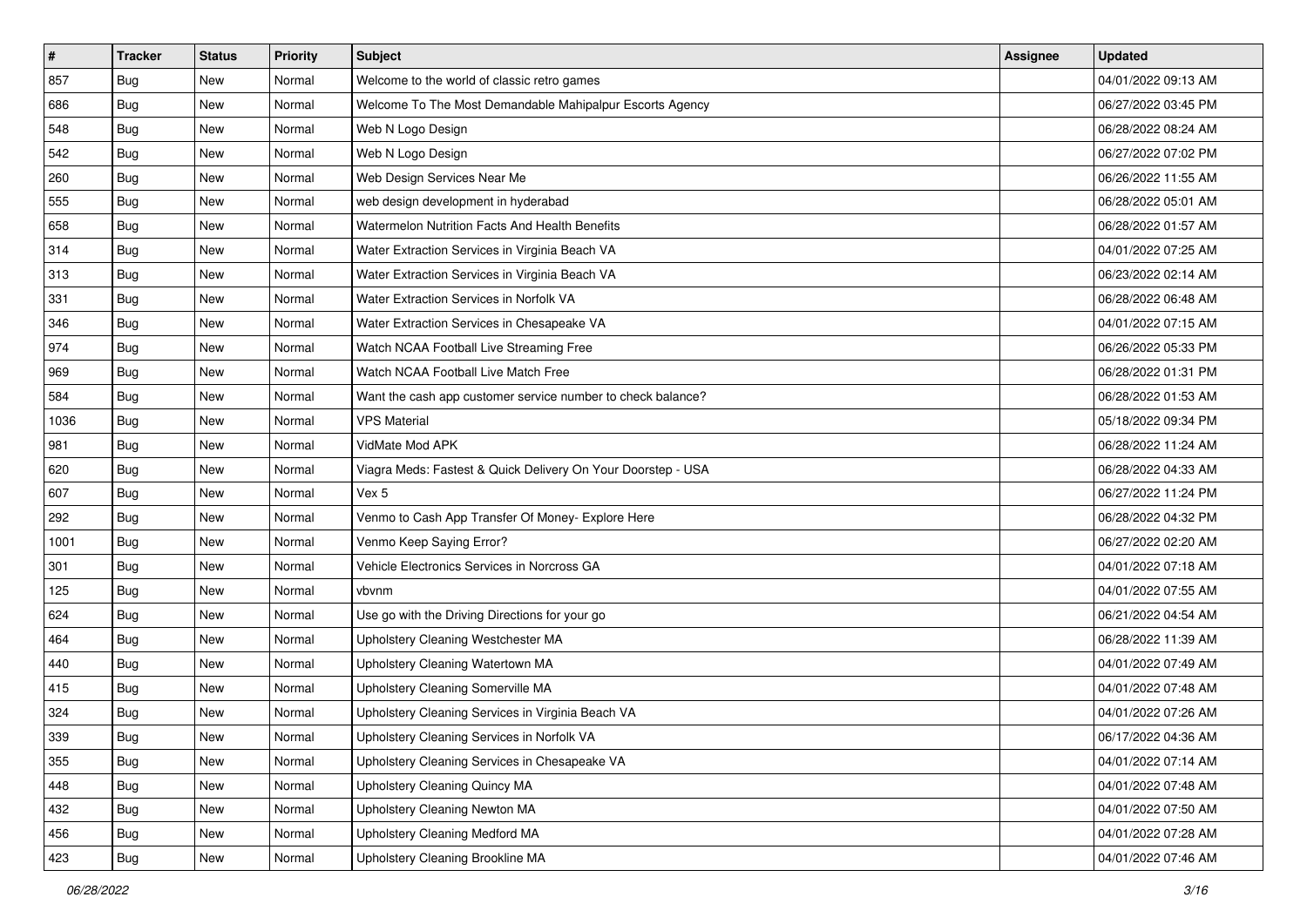| $\vert$ # | <b>Tracker</b> | <b>Status</b> | <b>Priority</b> | Subject                                                                                                 | Assignee | <b>Updated</b>      |
|-----------|----------------|---------------|-----------------|---------------------------------------------------------------------------------------------------------|----------|---------------------|
| 407       | Bug            | New           | Normal          | Upholstery Cleaning Boston MA                                                                           |          | 04/01/2022 07:47 AM |
| 472       | <b>Bug</b>     | New           | Normal          | Upholstery Cleaning Arlington MA                                                                        |          | 04/01/2022 07:31 AM |
| 490       | Bug            | New           | Normal          | Unlock cash app account by getting quick solutions from the technical executives                        |          | 06/28/2022 03:42 AM |
| 598       | <b>Bug</b>     | <b>New</b>    | Normal          | Universo s / f Download                                                                                 |          | 06/25/2022 03:38 PM |
| 597       | <b>Bug</b>     | New           | Normal          | Universo s / f Download                                                                                 |          | 06/28/2022 03:36 AM |
| 772       | Bug            | New           | Normal          | united airlines baggage policy                                                                          |          | 06/27/2022 10:53 PM |
| 771       | Bug            | New           | Normal          | united airlines baggage policy                                                                          |          | 06/26/2022 07:19 AM |
| 563       | Bug            | New           | Normal          | Understanding the Difference Between Free and Paid Mod Apks                                             |          | 06/28/2022 06:51 AM |
| 484       | <b>Bug</b>     | New           | Normal          | UK best essay writing service                                                                           |          | 06/27/2022 02:01 PM |
| 483       | Bug            | New           | Normal          | UK best essay writing service                                                                           |          | 06/28/2022 01:35 AM |
| 200       | <b>Bug</b>     | New           | Normal          | uiopi[o                                                                                                 |          | 06/28/2022 12:33 AM |
| 168       | <b>Bug</b>     | New           | Normal          | UFC 256 Live Stream Online                                                                              |          | 06/28/2022 08:44 AM |
| 113       | Bug            | New           | Normal          | ufc 254 live                                                                                            |          | 06/27/2022 08:54 AM |
| 495       | Bug            | New           | Normal          | Twitch Clip Downloader Download Twitch Clips Online 2021                                                |          | 06/28/2022 01:38 AM |
| 661       | Bug            | <b>New</b>    | Normal          | Turbo VPN MOD APK Download                                                                              |          | 06/27/2022 07:18 PM |
| 1084      | Bug            | New           | Normal          | <b>Trippie Redd</b>                                                                                     |          | 06/11/2022 09:05 AM |
| 131       | <b>Bug</b>     | <b>New</b>    | Normal          | triokids                                                                                                |          | 04/01/2022 07:54 AM |
| 178       | Bug            | New           | Normal          | transparent lace wigs                                                                                   |          | 06/27/2022 11:04 PM |
| 514       | Bug            | New           | Normal          | Trans-Caribbean                                                                                         |          | 06/28/2022 11:08 AM |
| 909       | <b>Bug</b>     | <b>New</b>    | Normal          | Toca Life World APK                                                                                     |          | 04/06/2022 04:52 AM |
| 908       | <b>Bug</b>     | New           | Normal          | Toca Life World APK                                                                                     |          | 04/06/2022 03:18 AM |
| 844       | <b>Bug</b>     | <b>New</b>    | Normal          | To know Chime Routing Number call on the helpline number                                                |          | 04/01/2022 08:58 AM |
| 1114      | Bug            | <b>New</b>    | Normal          | To control the car, all you must do is click to go left or right and release the button to go straight. |          | 06/28/2022 11:16 AM |
| 712       | <b>Bug</b>     | New           | Normal          | Tips and Tricks                                                                                         |          | 06/28/2022 02:40 AM |
| 321       | Bug            | New           | Normal          | Tile & Grout Cleaning Services in Virginia Beach VA                                                     |          | 06/28/2022 11:31 AM |
| 336       | <b>Bug</b>     | New           | Normal          | Tile & Grout Cleaning Services in Norfolk VA                                                            |          | 06/28/2022 04:21 PM |
| 352       | <b>Bug</b>     | New           | Normal          | Tile & Grout Cleaning Services in Chesapeake VA                                                         |          | 06/27/2022 06:39 PM |
| 945       | <b>Bug</b>     | New           | Normal          | TikTok 18 Mod Apk For Your Android                                                                      |          | 04/13/2022 09:32 AM |
| 529       | <b>Bug</b>     | New           | Normal          | Thop TV APK - Free Download for Android                                                                 |          | 06/28/2022 11:37 AM |
| 642       | Bug            | New           | Normal          | thong tin thoi tiet ngay hom nay                                                                        |          | 06/27/2022 10:03 AM |
| 645       | <b>Bug</b>     | New           | Normal          | thong tin chinh xac nhat hom nay                                                                        |          | 06/28/2022 02:48 PM |
| 639       | <b>Bug</b>     | New           | Normal          | thong tin chinh xac                                                                                     |          | 06/28/2022 04:07 PM |
| 743       | <b>Bug</b>     | New           | Normal          | They promote 'pixel art' contests and a 'game jam' related to the work and figure of Carlos Casares     |          | 06/28/2022 12:04 PM |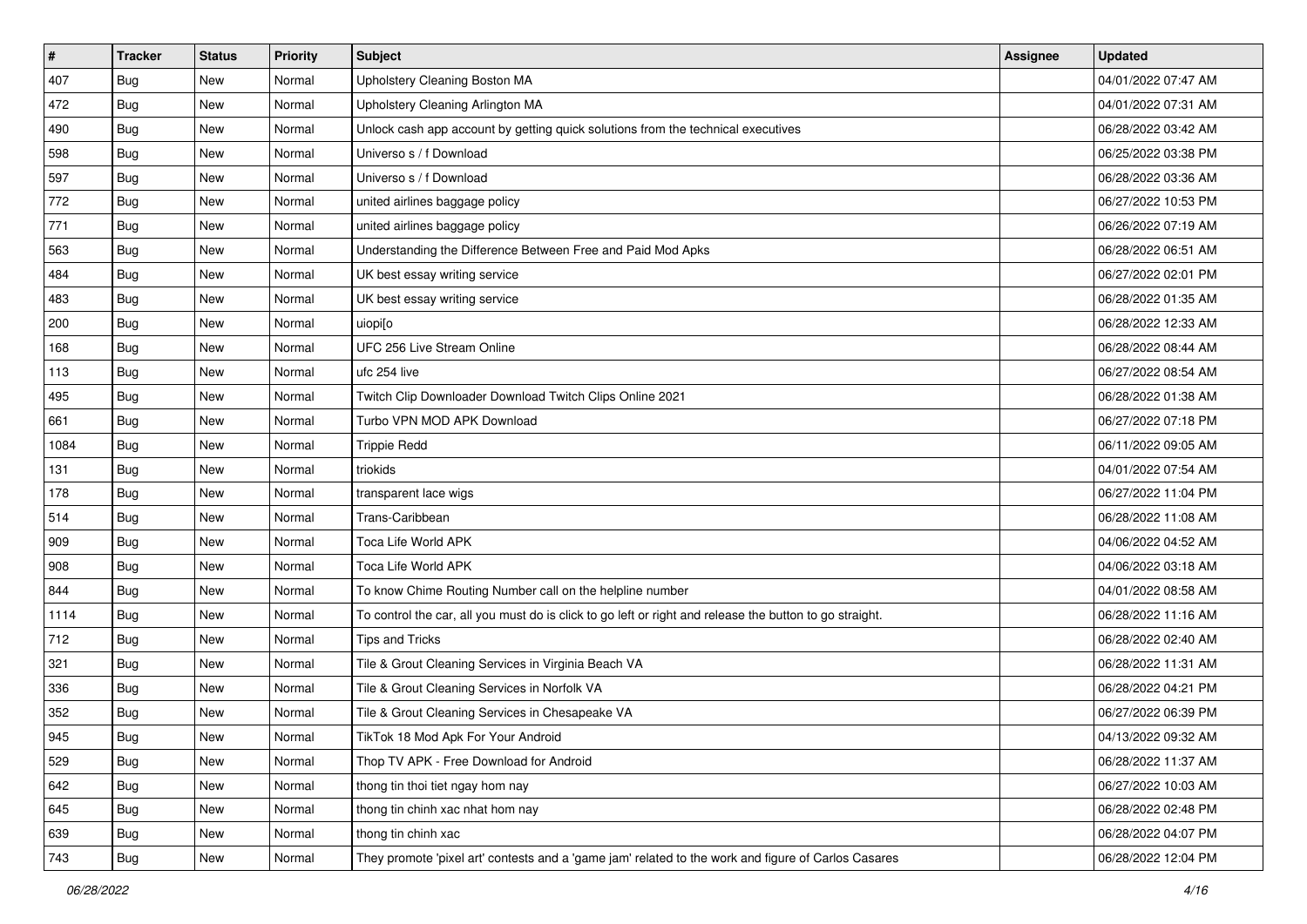| $\vert$ # | <b>Tracker</b> | <b>Status</b> | <b>Priority</b> | Subject                                                              | Assignee | <b>Updated</b>      |
|-----------|----------------|---------------|-----------------|----------------------------------------------------------------------|----------|---------------------|
| 1065      | <b>Bug</b>     | New           | Normal          | The top foreign language training game in 2022                       |          | 06/07/2022 04:05 AM |
| 891       | Bug            | New           | Normal          | The most interesting game today, have you tried it?                  |          | 04/01/2022 09:17 AM |
| 512       | Bug            | New           | Normal          | The Importance Of Using Custom Writing Services                      |          | 06/27/2022 07:52 PM |
| 672       | <b>Bug</b>     | New           | Normal          | The easiest way to delete ringtones on iPhone                        |          | 06/27/2022 03:38 AM |
| 1033      | Bug            | <b>New</b>    | Normal          | The best slope 2 online games to play right now                      |          | 05/17/2022 10:55 AM |
| 1028      | <b>Bug</b>     | New           | Normal          | The Best Free Online Game to Play with Friends                       |          | 05/16/2022 05:00 AM |
| 625       | Bug            | New           | Normal          | The best free online driving directions tool                         |          | 04/01/2022 09:28 AM |
| 930       | <b>Bug</b>     | New           | Normal          | The best free games online                                           |          | 04/12/2022 09:05 AM |
| 932       | <b>Bug</b>     | New           | Normal          | The best epic, long-playing PC games will consume days of your life. |          | 05/15/2022 07:44 PM |
| 749       | Bug            | New           | Normal          | The Best Bubble Shooter Game for Android                             |          | 06/26/2022 12:12 PM |
| 221       | <b>Bug</b>     | New           | Normal          | The Best APk                                                         |          | 04/01/2022 08:49 AM |
| 246       | Bug            | New           | Normal          | The Beast App                                                        |          | 06/28/2022 09:31 AM |
| 970       | Bug            | New           | Normal          | The Amount Of Time Does Cash App Direct Deposit Time Take?           |          | 06/26/2022 07:32 PM |
| 1040      | <b>Bug</b>     | New           | Normal          | thabet                                                               |          | 05/19/2022 08:05 PM |
| 482       | <b>Bug</b>     | New           | Normal          | <b>Text Window</b>                                                   |          | 06/28/2022 01:42 PM |
| 961       | Bug            | New           | Normal          | TeaTv is an Android                                                  |          | 06/26/2022 02:02 PM |
| 644       | <b>Bug</b>     | New           | Normal          | <b>TeaTV App Review</b>                                              |          | 06/27/2022 11:47 AM |
| 664       | Bug            | <b>New</b>    | Normal          | Tea TV Apk Download - The Best Way to Watch Movies Offline           |          | 06/28/2022 04:09 PM |
| 691       | Bug            | New           | Normal          | tea garden dublin                                                    |          | 04/01/2022 09:31 AM |
| 926       | <b>Bug</b>     | New           | Normal          | tavor 7                                                              |          | 06/22/2022 05:08 PM |
| 925       | Bug            | New           | Normal          | tavor 7                                                              |          | 06/15/2022 03:45 AM |
| 710       | <b>Bug</b>     | New           | Normal          | Take Necessary Assistance If You Are Unable Activate Cash App Card   |          | 06/25/2022 09:26 PM |
| 1120      | Bug            | <b>New</b>    | Normal          | Summary of 5 best coloring apps on phones                            |          | 06/26/2022 11:32 AM |
| 1011      | <b>Bug</b>     | New           | Normal          | Summary of 10 best coloring apps on phones                           |          | 05/11/2022 10:58 AM |
| 140       | Bug            | New           | Normal          | sugarbalanceusa                                                      |          | 06/28/2022 12:05 AM |
| 319       | Bug            | New           | Normal          | Steam Cleaning Services in Virginia Beach VA                         |          | 04/01/2022 07:27 AM |
| 334       | <b>Bug</b>     | New           | Normal          | Steam Cleaning Services in Norfolk VA                                |          | 04/01/2022 07:25 AM |
| 349       | I Bug          | New           | Normal          | Steam Cleaning Services in Chesapeake VA                             |          | 04/01/2022 07:14 AM |
| 309       | Bug            | New           | Normal          | Stain Removal Services in Virginia Beach VA                          |          | 04/01/2022 07:19 AM |
| 327       | <b>Bug</b>     | New           | Normal          | Stain Removal Services in Norfolk VA                                 |          | 04/01/2022 07:26 AM |
| 342       | <b>Bug</b>     | New           | Normal          | Stain Removal Services in Chesapeake VA                              |          | 04/01/2022 07:22 AM |
| 312       | Bug            | New           | Normal          | Stain Protection Services in Virginia Beach VA                       |          | 06/28/2022 02:57 PM |
| 330       | <b>Bug</b>     | New           | Normal          | Stain Protection Services in Norfolk VA                              |          | 04/01/2022 07:26 AM |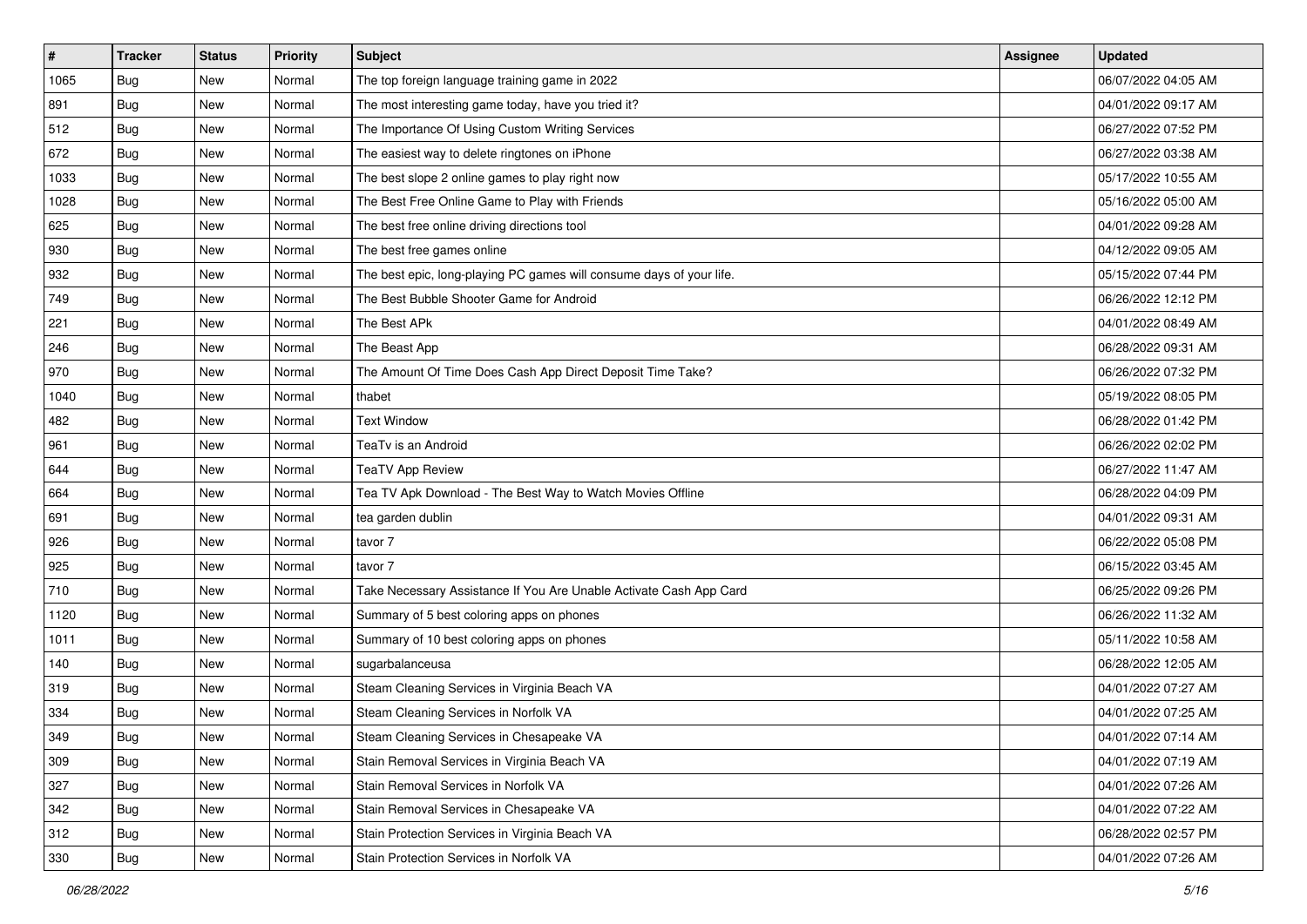| $\sharp$ | <b>Tracker</b> | <b>Status</b> | <b>Priority</b> | Subject                                                             | Assignee | <b>Updated</b>      |
|----------|----------------|---------------|-----------------|---------------------------------------------------------------------|----------|---------------------|
| 345      | <b>Bug</b>     | New           | Normal          | Stain Protection Services in Chesapeake VA                          |          | 06/28/2022 06:52 AM |
| 773      | <b>Bug</b>     | <b>New</b>    | Normal          | Spades - Play online free                                           |          | 06/28/2022 12:26 PM |
| 526      | Bug            | New           | Normal          | Soundcloud to mp3 converter - Download Soundcloud songs             |          | 06/27/2022 01:55 PM |
| 869      | <b>Bug</b>     | <b>New</b>    | Normal          | Sonnerie Post Malone 2022                                           |          | 04/13/2022 11:05 AM |
| 222      | Bug            | <b>New</b>    | Normal          | Social Profile links                                                |          | 06/27/2022 01:15 PM |
| 1048     | <b>Bug</b>     | <b>New</b>    | Normal          | So zeigen Sie ein Instagram-Profilbild an und vergrößern es         |          | 05/25/2022 06:56 AM |
| 992      | Bug            | New           | Normal          | So vergrößern Sie Ihr Instagram-Profilbild                          |          | 06/26/2022 11:29 PM |
| 576      | Bug            | New           | Normal          | So laden Sie ein Instagram-Bild herunter                            |          | 06/28/2022 01:51 PM |
| 1018     | <b>Bug</b>     | <b>New</b>    | Normal          | So erhalten Sie ein kostenloses Hörbuch                             |          | 06/28/2022 10:39 AM |
| 136      | Bug            | <b>New</b>    | Normal          | snappow                                                             |          | 06/28/2022 06:05 AM |
| 809      | Bug            | New           | Normal          | Smash Karts - immerse yourself in the exciting race                 |          | 06/28/2022 09:57 AM |
| 1108     | <b>Bug</b>     | New           | Normal          | Six Guns Mod Apk Answers Your Questions                             |          | 06/26/2022 06:26 PM |
| 808      | Bug            | <b>New</b>    | Normal          | Sinnvolle Guten-Morgen-Grüße                                        |          | 06/28/2022 09:47 AM |
| 567      | <b>Bug</b>     | New           | Normal          | Singapore assignment help                                           |          | 06/28/2022 04:12 AM |
| 898      | Bug            | <b>New</b>    | Normal          | Shadow Fight 2 Mod APK                                              |          | 04/02/2022 09:17 AM |
| 652      | Bug            | New           | Normal          | <b>Sesame Health Benefits</b>                                       |          | 06/28/2022 03:01 AM |
| 197      | <b>Bug</b>     | <b>New</b>    | Normal          | SBL JABORANDI PLUS HAIR OIL - COMPLETE SCALP CARE (100ML)           |          | 06/28/2022 02:47 PM |
| 199      | Bug            | <b>New</b>    | Normal          | SBL CLEARSTONE DROPS (30ML)                                         |          | 04/01/2022 08:23 AM |
| 252      | Bug            | New           | Normal          | Samsung U600 - Is Essential Business And Personal Phone             |          | 04/04/2022 04:45 AM |
| 791      | Bug            | <b>New</b>    | Normal          | Samsnung TV Plus is not working                                     |          | 04/01/2022 09:03 AM |
| 651      | Bug            | New           | Normal          | Salmon Health Benefits                                              |          | 06/28/2022 03:15 PM |
| 638      | <b>Bug</b>     | <b>New</b>    | Normal          | Run 3 game                                                          |          | 06/26/2022 06:31 AM |
| 322      | Bug            | <b>New</b>    | Normal          | Rug Cleaning Services in Virginia Beach VA                          |          | 04/01/2022 07:26 AM |
| 337      | Bug            | New           | Normal          | Rug Cleaning Services in Norfolk VA                                 |          | 04/01/2022 07:23 AM |
| 353      | Bug            | New           | Normal          | Rug Cleaning Services in Chesapeake VA                              |          | 04/01/2022 07:14 AM |
| 160      | Bug            | New           | Normal          | rtyuiv wbhyu                                                        |          | 04/01/2022 07:56 AM |
| 261      | <b>Bug</b>     | New           | Normal          | Ringtone Downloads - Easy Ways Come Up With Your Own Ringtones      |          | 06/28/2022 09:31 AM |
| 595      | i Bug          | New           | Normal          | RFM Online - une révolution dans la gestion de l'identité numérique |          | 06/27/2022 11:06 PM |
| 250      | <b>Bug</b>     | New           | Normal          | Reviews of phone ringtones                                          |          | 06/27/2022 07:29 AM |
| 804      | <b>Bug</b>     | New           | Normal          | Review                                                              |          | 06/27/2022 08:38 PM |
| 471      | <b>Bug</b>     | New           | Normal          | Residential Floor Cleaning Westchester MA                           |          | 06/28/2022 12:23 PM |
| 447      | <b>Bug</b>     | New           | Normal          | Residential Floor Cleaning Watertown MA                             |          | 04/01/2022 07:49 AM |
| 422      | Bug            | New           | Normal          | Residential Floor Cleaning Somerville MA                            |          | 04/01/2022 07:46 AM |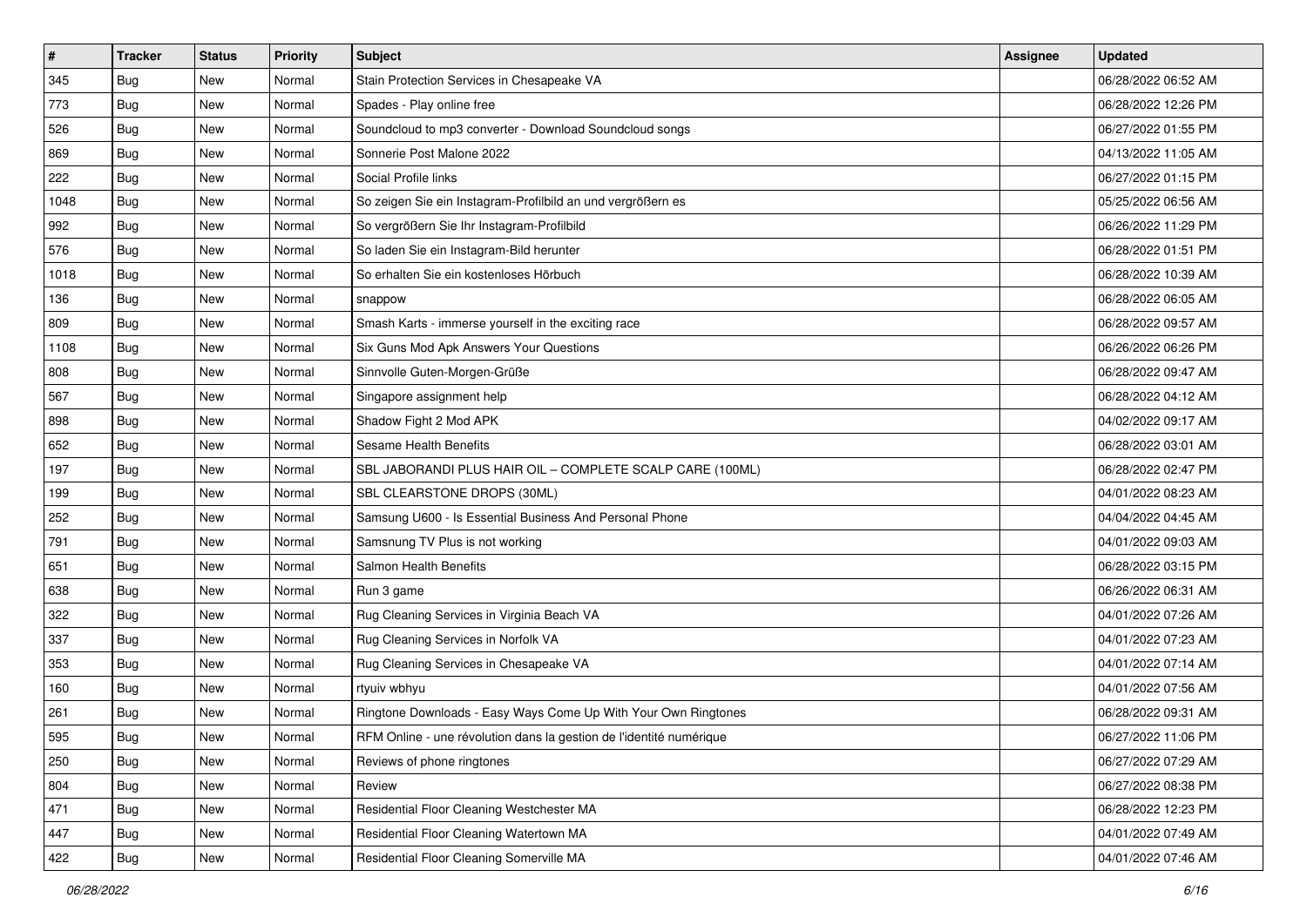| $\sharp$ | <b>Tracker</b> | <b>Status</b> | <b>Priority</b> | <b>Subject</b>                                                              | <b>Assignee</b> | <b>Updated</b>      |
|----------|----------------|---------------|-----------------|-----------------------------------------------------------------------------|-----------------|---------------------|
| 455      | Bug            | New           | Normal          | Residential Floor Cleaning Quincy MA                                        |                 | 04/01/2022 07:38 AM |
| 439      | Bug            | <b>New</b>    | Normal          | Residential Floor Cleaning Newton MA                                        |                 | 04/01/2022 07:49 AM |
| 463      | Bug            | New           | Normal          | Residential Floor Cleaning Medford MA                                       |                 | 04/01/2022 07:32 AM |
| 431      | <b>Bug</b>     | <b>New</b>    | Normal          | Residential Floor Cleaning Brookline MA                                     |                 | 04/01/2022 07:50 AM |
| 414      | Bug            | <b>New</b>    | Normal          | Residential Floor Cleaning Boston MA                                        |                 | 04/01/2022 07:46 AM |
| 1082     | <b>Bug</b>     | New           | Normal          | Reset chime bank password without phone number                              |                 | 06/15/2022 11:56 AM |
| 139      | Bug            | New           | Normal          | relseo                                                                      |                 | 06/28/2022 03:43 PM |
| 695      | <b>Bug</b>     | New           | Normal          | Refer Listas IPTV Apk                                                       |                 | 06/27/2022 05:13 PM |
| 875      | <b>Bug</b>     | New           | Normal          | Red ball game                                                               |                 | 04/01/2022 09:15 AM |
| 704      | Bug            | <b>New</b>    | Normal          | Reach support team of Chime Customer Service for instant help               |                 | 06/28/2022 04:57 AM |
| 917      | <b>Bug</b>     | New           | Normal          | Random Person Sent Me Money on Cash App-find solution?                      |                 | 04/09/2022 12:32 PM |
| 549      | <b>Bug</b>     | New           | Normal          | Radio Luisteren                                                             |                 | 06/28/2022 05:11 PM |
| 1096     | Bug            | New           | Normal          | Race and experience new life.                                               |                 | 06/26/2022 06:07 PM |
| 488      | Bug            | New           | Normal          | Quick solution to solve cash app dispute by the technical team              |                 | 06/27/2022 02:04 AM |
| 1023     | Bug            | <b>New</b>    | Normal          | Questions That Are Typically Asked About Trap The Cat                       |                 | 05/14/2022 03:51 AM |
| 244      | Bug            | New           | Normal          | Quels sont les avantages des stations de radio en ligne.                    |                 | 06/28/2022 04:53 PM |
| 715      | <b>Bug</b>     | <b>New</b>    | Normal          | Puppy Playtime Descargar gratis                                             |                 | 06/27/2022 01:57 PM |
| 850      | Bug            | New           | Normal          | Puppy Playtime APK Android                                                  |                 | 04/01/2022 09:14 AM |
| 517      | Bug            | New           | Normal          | Proficient tips to take help of cash app support professionals:             |                 | 06/26/2022 07:34 AM |
| 211      | Bug            | New           | Normal          | Problem in Cash App rebate? Call Cash App customer service number for help. |                 | 06/27/2022 09:05 PM |
| 1113     | Bug            | New           | Normal          | Press the button to control your car                                        |                 | 06/20/2022 12:09 PM |
| 603      | <b>Bug</b>     | <b>New</b>    | Normal          | Premiere gratuito da lista de IPTV                                          |                 | 06/28/2022 03:48 AM |
| 218      | Bug            | <b>New</b>    | Normal          | Popular Educational trends                                                  |                 | 06/28/2022 01:05 PM |
| 872      | <b>Bug</b>     | New           | Normal          | Poppy Playtime Horror Game Free                                             |                 | 04/01/2022 09:11 AM |
| 830      | Bug            | New           | Normal          | Poppy Playtime APK                                                          |                 | 06/27/2022 10:31 PM |
| 766      | <b>Bug</b>     | New           | Normal          | Pobreflix Mod APK Review                                                    |                 | 06/28/2022 08:56 AM |
| 600      | <b>Bug</b>     | New           | Normal          | Play Store Pro                                                              |                 | 06/27/2022 09:43 PM |
| 816      | <b>Bug</b>     | New           | Normal          | Play Scribble io fun with everyone                                          |                 | 06/28/2022 03:20 PM |
| 640      | Bug            | New           | Normal          | play game with me                                                           |                 | 06/28/2022 06:33 AM |
| 556      | <b>Bug</b>     | New           | Normal          | Play Game Mod Apk With Your Friends                                         |                 | 06/27/2022 09:42 PM |
| 752      | Bug            | New           | Normal          | Plagerism checker                                                           |                 | 06/26/2022 06:33 PM |
| 744      | <b>Bug</b>     | New           | Normal          | <b>Pixel Survive</b>                                                        |                 | 06/28/2022 05:13 AM |
| 975      | <b>Bug</b>     | New           | Normal          | Payback 2 Mod APK                                                           |                 | 05/05/2022 10:56 AM |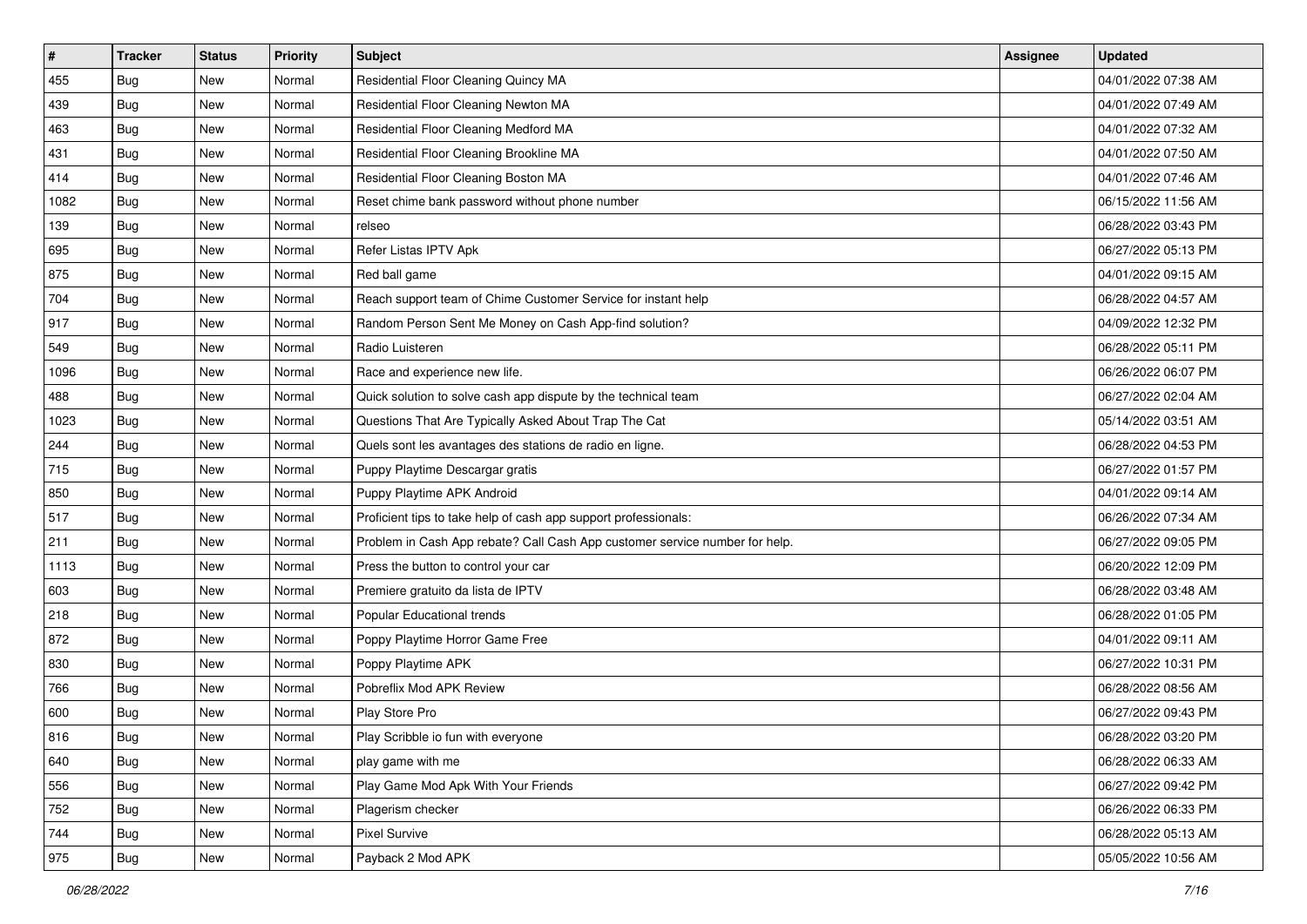| $\sharp$ | <b>Tracker</b> | <b>Status</b> | <b>Priority</b> | <b>Subject</b>                                                    | <b>Assignee</b> | <b>Updated</b>      |
|----------|----------------|---------------|-----------------|-------------------------------------------------------------------|-----------------|---------------------|
| 1090     | <b>Bug</b>     | New           | Normal          | Pay Someone To Do My Assignment                                   |                 | 06/11/2022 03:15 PM |
| 1089     | Bug            | <b>New</b>    | Normal          | Pay Someone To Do My Assignment                                   |                 | 06/15/2022 04:44 AM |
| 817      | Bug            | New           | Normal          | Pacman 30th Anniversary                                           |                 | 06/28/2022 09:20 AM |
| 280      | Bug            | <b>New</b>    | Normal          | Pacific Web Design                                                |                 | 06/28/2022 01:25 PM |
| 138      | Bug            | <b>New</b>    | Normal          | own-sweethome                                                     |                 | 06/27/2022 08:22 PM |
| 662      | <b>Bug</b>     | New           | Normal          | Oreo TV Download - The Easiest Way to Watch Live TV               |                 | 06/27/2022 03:14 PM |
| 643      | Bug            | New           | Normal          | Oreo TV Apk Download                                              |                 | 06/28/2022 04:57 PM |
| 753      | <b>Bug</b>     | New           | Normal          | onlineessaygrader                                                 |                 | 06/28/2022 05:55 AM |
| 619      | <b>Bug</b>     | New           | Normal          | Online Trusted Medicine Store in US for Health - Genericmedsupply |                 | 06/27/2022 12:12 AM |
| 609      | Bug            | <b>New</b>    | High            | Online Trusted Medicine Store in US for Health - Genericmedsupply |                 | 06/27/2022 12:02 PM |
| 856      | <b>Bug</b>     | New           | Normal          | Online Classes Assistance Help For Student                        |                 | 04/01/2022 09:13 AM |
| 855      | <b>Bug</b>     | New           | Normal          | Online Classes Assistance Help For Student                        |                 | 04/01/2022 09:13 AM |
| 659      | Bug            | New           | Normal          | Olive Oil Properties And Health Benefits                          |                 | 06/27/2022 06:34 PM |
| 364      | <b>Bug</b>     | New           | Normal          | Office Moving Services in Washington DC                           |                 | 04/01/2022 07:13 AM |
| 388      | Bug            | <b>New</b>    | Normal          | Office Moving Services in Sterling VA                             |                 | 04/01/2022 07:16 AM |
| 400      | Bug            | New           | Normal          | Office Moving Services in Potomac MD                              |                 | 06/27/2022 12:57 PM |
| 382      | <b>Bug</b>     | <b>New</b>    | Normal          | Office Moving Services in McLean VA                               |                 | 04/01/2022 07:17 AM |
| 406      | Bug            | New           | Normal          | Office Moving Services in Gaithersburg MD                         |                 | 04/01/2022 07:47 AM |
| 376      | Bug            | New           | Normal          | Office Moving Services in Fairfax VA                              |                 | 04/01/2022 07:17 AM |
| 358      | Bug            | New           | Normal          | Office Moving Services in Baltimore MD                            |                 | 04/01/2022 07:13 AM |
| 370      | <b>Bug</b>     | New           | Normal          | Office Moving Services in Arlington County VA                     |                 | 04/01/2022 07:16 AM |
| 394      | <b>Bug</b>     | <b>New</b>    | Normal          | Office Moving Services in Annapolis MD                            |                 | 04/01/2022 07:15 AM |
| 311      | Bug            | <b>New</b>    | Normal          | Odor Removal Services in Virginia Beach VA                        |                 | 04/01/2022 07:19 AM |
| 329      | <b>Bug</b>     | New           | Normal          | Odor Removal Services in Norfolk VA                               |                 | 04/01/2022 07:22 AM |
| 344      | Bug            | New           | Normal          | Odor Removal Services in Chesapeake VA                            |                 | 06/25/2022 12:42 AM |
| 777      | <b>Bug</b>     | New           | Normal          | Obtain driving instructions using Google Maps.                    |                 | 06/27/2022 09:05 PM |
| 183      | <b>Bug</b>     | New           | Normal          | Nursing Assignment Help Online                                    |                 | 06/28/2022 02:49 PM |
| 1005     | i Bug          | New           | High            | Nursing Assignment Help in UK                                     |                 | 05/13/2022 05:33 PM |
| 828      | Bug            | New           | Normal          | Nursery management                                                |                 | 06/28/2022 12:10 PM |
| 481      | <b>Bug</b>     | New           | Normal          | Nur Online Shop                                                   |                 | 06/27/2022 11:05 PM |
| 480      | Bug            | New           | Normal          | Nur Online Shop                                                   |                 | 06/28/2022 08:13 AM |
| 862      | Bug            | New           | Normal          | none                                                              |                 | 04/01/2022 09:11 AM |
| 185      | <b>Bug</b>     | New           | Normal          | Non-Plagiarized Research Writing                                  |                 | 06/28/2022 02:56 AM |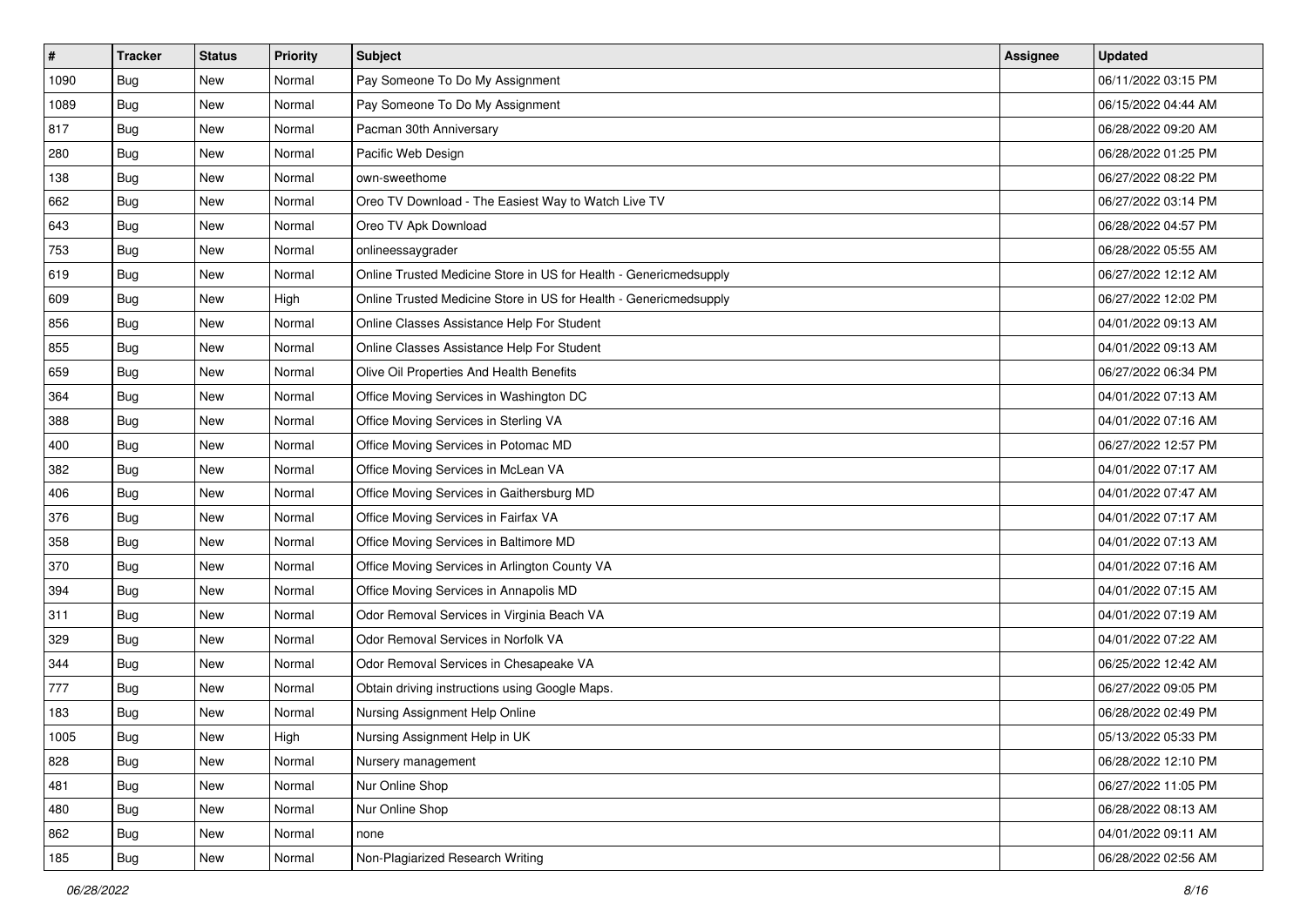| #    | <b>Tracker</b> | <b>Status</b> | <b>Priority</b> | <b>Subject</b>                                                                         | <b>Assignee</b> | <b>Updated</b>      |
|------|----------------|---------------|-----------------|----------------------------------------------------------------------------------------|-----------------|---------------------|
| 821  | <b>Bug</b>     | New           | Normal          | Nicoo - A Review of the Popular Battle Royale Game                                     |                 | 06/28/2022 08:30 AM |
| 115  | Bug            | New           | Normal          | <b>NFL LIVE STREAM</b>                                                                 |                 | 06/27/2022 02:53 PM |
| 1026 | Bug            | New           | Normal          | New Puzzle Game for All Age - Dordle                                                   |                 | 06/25/2022 06:17 PM |
| 209  | <b>Bug</b>     | New           | Normal          | Neglect to access old Cash App account considering message notice issue? Contact help. |                 | 06/27/2022 08:49 PM |
| 583  | Bug            | <b>New</b>    | High            | Need the Cash app customer service phone number?                                       |                 | 06/27/2022 04:49 PM |
| 550  | <b>Bug</b>     | New           | Normal          | Nederland FM - beste manieren om naar internationale radio op internet te luisteren    |                 | 06/27/2022 12:45 PM |
| 234  | Bug            | New           | Normal          | My Personal Experience With the College Writing Services                               |                 | 06/28/2022 09:28 AM |
| 532  | Bug            | New           | Normal          | My Assignment Help                                                                     |                 | 06/28/2022 02:53 PM |
| 790  | <b>Bug</b>     | New           | Normal          | My app                                                                                 |                 | 04/01/2022 09:03 AM |
| 990  | Bug            | New           | Normal          | Mushrooms                                                                              |                 | 06/26/2022 05:41 AM |
| 362  | <b>Bug</b>     | New           | Normal          | Moving Services in Washington DC                                                       |                 | 04/01/2022 07:13 AM |
| 386  | Bug            | New           | Normal          | Moving Services in Sterling VA                                                         |                 | 04/01/2022 07:16 AM |
| 398  | Bug            | New           | Normal          | Moving Services in Potomac MD                                                          |                 | 04/01/2022 07:32 AM |
| 380  | <b>Bug</b>     | New           | Normal          | Moving Services in McLean VA                                                           |                 | 06/28/2022 04:45 PM |
| 404  | <b>Bug</b>     | New           | Normal          | Moving Services in Gaithersburg MD                                                     |                 | 04/01/2022 07:47 AM |
| 374  | Bug            | New           | Normal          | Moving Services in Fairfax VA                                                          |                 | 04/01/2022 07:18 AM |
| 356  | <b>Bug</b>     | New           | Normal          | Moving Services in Baltimore MD                                                        |                 | 04/01/2022 07:13 AM |
| 368  | Bug            | New           | Normal          | Moving Services in Arlington County VA                                                 |                 | 04/01/2022 07:12 AM |
| 392  | Bug            | New           | Normal          | Moving Services in Annapolis MD                                                        |                 | 04/01/2022 07:16 AM |
| 935  | <b>Bug</b>     | New           | Normal          | MovieBox Pro Apk - Watch Movies and TV Shows on Your Android Phone                     |                 | 06/26/2022 04:11 AM |
| 934  | <b>Bug</b>     | New           | Normal          | MovieBox Pro Apk - Watch Movies and TV Shows on Your Android Phone                     |                 | 05/10/2022 11:01 AM |
| 318  | <b>Bug</b>     | New           | Normal          | Mold Removal Services in Virginia Beach VA                                             |                 | 04/01/2022 07:27 AM |
| 333  | Bug            | New           | Normal          | Mold Removal Services in Norfolk VA                                                    |                 | 06/28/2022 02:56 AM |
| 348  | <b>Bug</b>     | New           | Normal          | Mold Removal Services in Chesapeake VA                                                 |                 | 06/28/2022 12:53 AM |
| 248  | Bug            | New           | Normal          | Mobile ringtones and attractiveness ringtones                                          |                 | 06/28/2022 02:18 PM |
| 726  | Bug            | New           | Normal          | Mobile Application Development Services                                                |                 | 06/28/2022 04:44 PM |
| 905  | <b>Bug</b>     | New           | Normal          | MINI MILITIA MOD APK                                                                   |                 | 05/19/2022 01:54 PM |
| 820  | <b>Bug</b>     | New           | Normal          | Metal Slug Apk para Android                                                            |                 | 06/28/2022 11:01 AM |
| 819  | <b>Bug</b>     | New           | Normal          | Metal Slug Apk para Android                                                            |                 | 06/27/2022 09:35 AM |
| 205  | Bug            | New           | Low             | Mens Designer Glasses                                                                  |                 | 06/28/2022 12:20 PM |
| 988  | Bug            | New           | Normal          | Medicinal Mushrooms                                                                    |                 | 06/27/2022 09:33 AM |
| 987  | <b>Bug</b>     | New           | Normal          | <b>Medicinal Mushrooms</b>                                                             |                 | 06/27/2022 07:13 PM |
| 114  | <b>Bug</b>     | New           | Normal          | Medical Research Writing Services                                                      |                 | 06/28/2022 12:06 AM |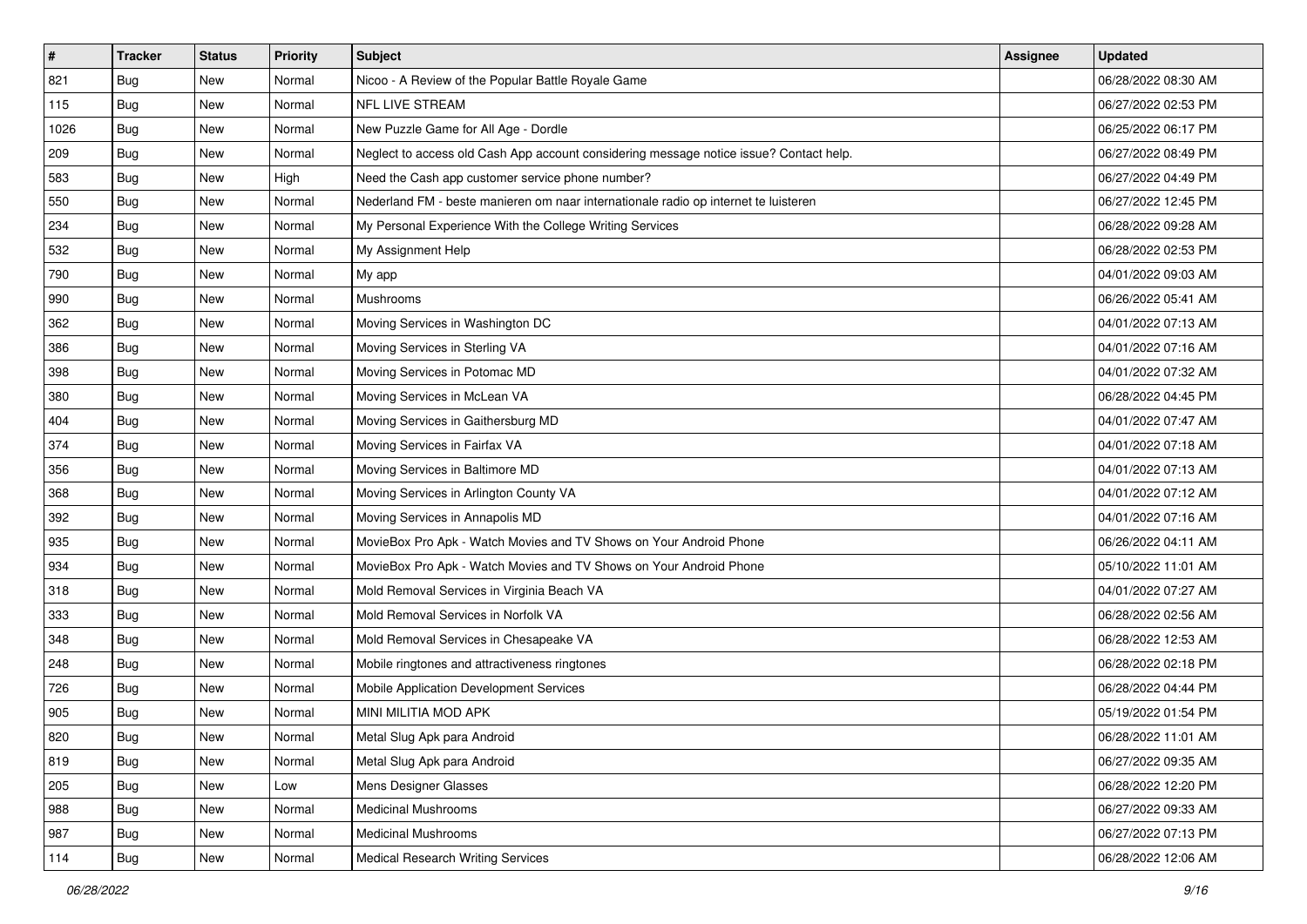| $\vert$ # | <b>Tracker</b> | <b>Status</b> | <b>Priority</b> | Subject                                                                                                                                                  | <b>Assignee</b> | <b>Updated</b>      |
|-----------|----------------|---------------|-----------------|----------------------------------------------------------------------------------------------------------------------------------------------------------|-----------------|---------------------|
| 991       | <b>Bug</b>     | New           | Normal          | <b>MDMA MOLLY</b>                                                                                                                                        |                 | 05/03/2022 12:03 AM |
| 310       | Bug            | New           | Normal          | Mattress Cleaning Services in Virginia Beach VA                                                                                                          |                 | 06/26/2022 04:33 AM |
| 328       | Bug            | New           | Normal          | Mattress Cleaning Services in Norfolk VA                                                                                                                 |                 | 04/01/2022 07:26 AM |
| 343       | <b>Bug</b>     | New           | Normal          | Mattress Cleaning Services in Chesapeake VA                                                                                                              |                 | 04/01/2022 07:16 AM |
| 953       | <b>Bug</b>     | <b>New</b>    | Normal          | Manga Dogs - Read Your Favorite Comics on Your Smartphone                                                                                                |                 | 06/27/2022 03:53 PM |
| 288       | <b>Bug</b>     | New           | Normal          | Make shopping easier                                                                                                                                     |                 | 04/01/2022 07:56 AM |
| 287       | Bug            | New           | Normal          | Make shopping easier                                                                                                                                     |                 | 04/01/2022 08:41 AM |
| 870       | Bug            | New           | Normal          | Mahjong Solitaire                                                                                                                                        |                 | 04/01/2022 09:12 AM |
| 612       | Bug            | New           | Normal          | Luxury Slingshot Rental                                                                                                                                  |                 | 06/27/2022 07:36 PM |
| 1121      | Bug            | <b>New</b>    | Normal          | LustreC do not run                                                                                                                                       |                 | 06/22/2022 08:43 AM |
| 825       | <b>Bug</b>     | New           | Normal          | Lucky Patcher Download                                                                                                                                   |                 | 06/26/2022 06:09 PM |
| 1111      | <b>Bug</b>     | New           | Normal          | LOLBeans is a fun battle royale game where you race with other players while avoiding obstacles. Reach the end of<br>the course in competitive gameplay! |                 | 06/26/2022 09:17 AM |
| 677       | <b>Bug</b>     | New           | Normal          | Logo Design Services Near Me                                                                                                                             |                 | 06/27/2022 07:18 PM |
| 365       | Bug            | New           | Normal          | Local Moving Services in Washington DC                                                                                                                   |                 | 04/01/2022 07:12 AM |
| 389       | Bug            | New           | Normal          | Local Moving Services in Sterling VA                                                                                                                     |                 | 04/01/2022 07:16 AM |
| 401       | <b>Bug</b>     | New           | Normal          | Local Moving Services in Potomac MD                                                                                                                      |                 | 04/01/2022 07:48 AM |
| 383       | Bug            | <b>New</b>    | Normal          | Local Moving Services in McLean VA                                                                                                                       |                 | 04/01/2022 07:17 AM |
| 377       | Bug            | New           | Normal          | Local Moving Services in Fairfax VA                                                                                                                      |                 | 04/01/2022 07:17 AM |
| 359       | Bug            | New           | Normal          | Local Moving Services in Baltimore MD                                                                                                                    |                 | 04/01/2022 07:15 AM |
| 371       | Bug            | New           | Normal          | Local Moving Services in Arlington County VA                                                                                                             |                 | 04/01/2022 07:13 AM |
| 395       | Bug            | <b>New</b>    | Normal          | Local Moving Services in Annapolis MD                                                                                                                    |                 | 04/01/2022 07:15 AM |
| 623       | Bug            | <b>New</b>    | Normal          | Listen to online radio stations for mobile phones                                                                                                        |                 | 06/28/2022 06:33 AM |
| 479       | <b>Bug</b>     | New           | Normal          | Limousine Service Bellevue WA                                                                                                                            |                 | 06/27/2022 04:37 PM |
| 1098      | Bug            | New           | Normal          | Life of a Fisherman                                                                                                                                      |                 | 06/26/2022 05:16 PM |
| 502       | <b>Bug</b>     | <b>New</b>    | Normal          | Les instructions pour définir des sonneries pour iPhone sont simples et faciles à suivre                                                                 |                 | 06/27/2022 07:52 PM |
| 1077      | <b>Bug</b>     | New           | Normal          | Les excellentes façons d'utiliser ces images                                                                                                             |                 | 06/28/2022 02:33 PM |
| 673       | <b>Bug</b>     | New           | Normal          | Learn the basics of pixel art - Clear grid                                                                                                               |                 | 06/27/2022 05:06 PM |
| 562       | <b>Bug</b>     | New           | Normal          | Learn Basic Mahjong Rules                                                                                                                                |                 | 06/23/2022 12:48 AM |
| 739       | <b>Bug</b>     | New           | Normal          | law dissertation help                                                                                                                                    |                 | 06/27/2022 06:12 PM |
| 883       | Bug            | New           | Normal          | Langweilen Sie sich jemals bei der gleichen alten Schriftart auf Instagram?                                                                              |                 | 04/01/2022 09:16 AM |
| 851       | <b>Bug</b>     | New           | Normal          | Laden Sie den kostenlosen MP3-Klingelton für Ihr Mobiltelefon herunter                                                                                   |                 | 04/01/2022 09:14 AM |
| 194       | <b>Bug</b>     | New           | Normal          | lace closure wigs                                                                                                                                        |                 | 06/28/2022 02:29 PM |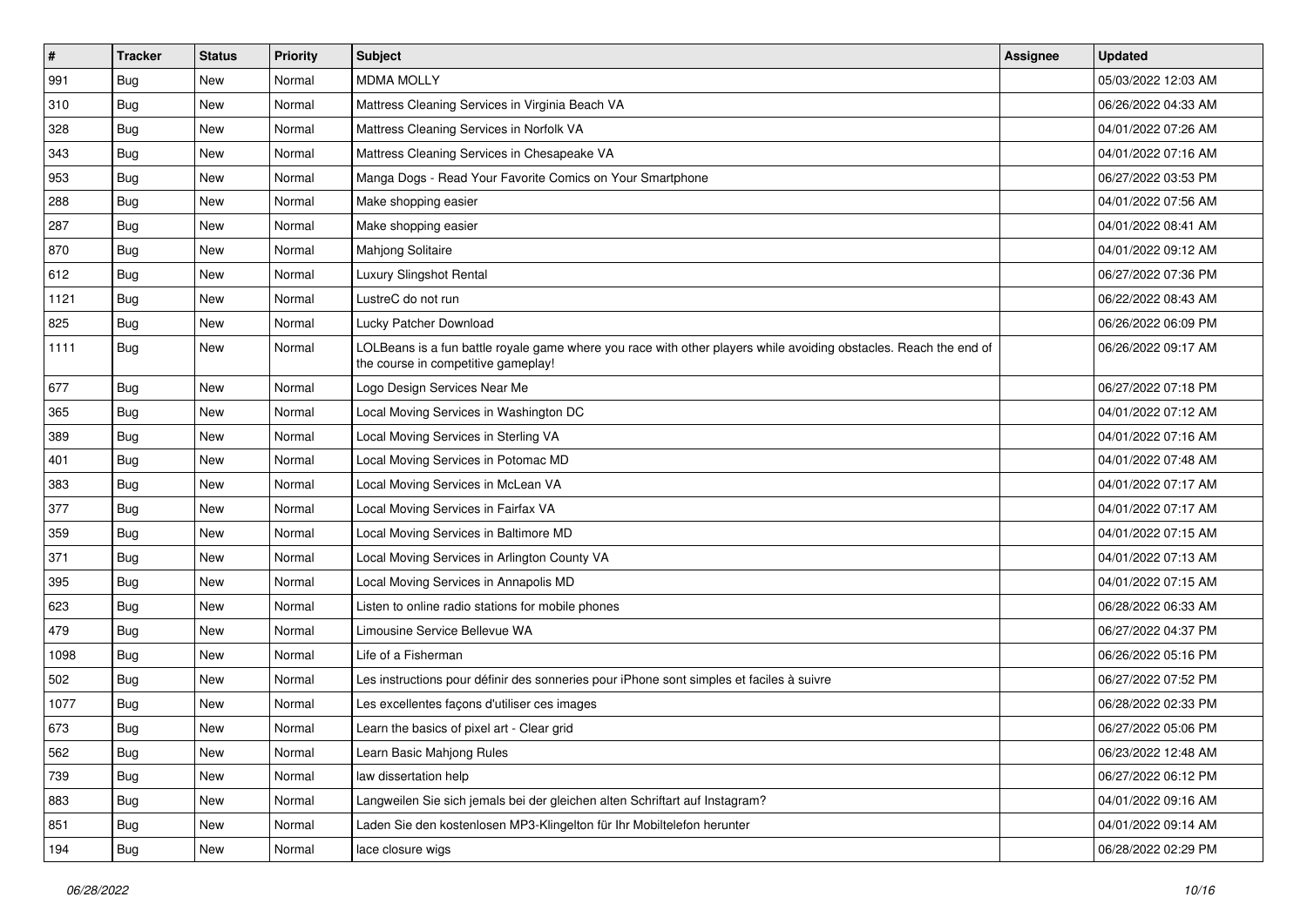| $\vert$ # | <b>Tracker</b> | <b>Status</b> | <b>Priority</b> | <b>Subject</b>                                                                                               | Assignee | <b>Updated</b>      |
|-----------|----------------|---------------|-----------------|--------------------------------------------------------------------------------------------------------------|----------|---------------------|
| 716       | <b>Bug</b>     | New           | Normal          | La celebración de un BabyShower.                                                                             |          | 06/27/2022 12:29 PM |
| 962       | Bug            | New           | Normal          | Kostenlose Hörbücher                                                                                         |          | 06/26/2022 10:45 PM |
| 528       | Bug            | New           | Normal          | Korean Mag                                                                                                   |          | 06/27/2022 08:14 AM |
| 1119      | Bug            | New           | Normal          | Klondike Solitaire                                                                                           |          | 06/27/2022 03:00 PM |
| 1016      | <b>Bug</b>     | New           | Normal          | Klondike Solitaire                                                                                           |          | 05/12/2022 09:03 AM |
| 873       | <b>Bug</b>     | New           | Normal          | Klingeltöne mp3                                                                                              |          | 04/13/2022 11:03 AM |
| 893       | Bug            | New           | Normal          | klingeltone                                                                                                  |          | 04/13/2022 11:06 AM |
| 119       | Bug            | <b>New</b>    | Normal          | klhjigyu                                                                                                     |          | 06/27/2022 02:44 PM |
| 656       | <b>Bug</b>     | New           | Normal          | Kiwi Nutrition Facts And Health Benefits                                                                     |          | 06/27/2022 06:45 PM |
| 566       | <b>Bug</b>     | New           | Normal          | Kinemaster Pro Download - los App Review                                                                     |          | 04/01/2022 09:27 AM |
| 596       | Bug            | New           | Normal          | <b>Kids Games</b>                                                                                            |          | 06/27/2022 04:08 AM |
| 304       | Bug            | New           | Normal          | Keyless Entry Services in Norcross GA                                                                        |          | 04/01/2022 07:19 AM |
| 367       | Bug            | New           | Normal          | Junk Removal Services in Washington DC                                                                       |          | 04/01/2022 07:12 AM |
| 391       | <b>Bug</b>     | New           | Normal          | Junk Removal Services in Sterling VA                                                                         |          | 04/01/2022 07:16 AM |
| 403       | <b>Bug</b>     | New           | Normal          | Junk Removal Services in Potomac MD                                                                          |          | 04/01/2022 07:47 AM |
| 385       | Bug            | New           | Normal          | Junk Removal Services in McLean VA                                                                           |          | 04/01/2022 07:15 AM |
| 379       | <b>Bug</b>     | New           | Normal          | Junk Removal Services in Fairfax VA                                                                          |          | 04/01/2022 07:17 AM |
| 361       | Bug            | New           | Normal          | Junk Removal Services in Baltimore MD                                                                        |          | 04/01/2022 07:13 AM |
| 373       | <b>Bug</b>     | New           | Normal          | Junk Removal Services in Arlington County VA                                                                 |          | 04/01/2022 07:18 AM |
| 397       | Bug            | New           | Normal          | Junk Removal Services in Annapolis MD                                                                        |          | 04/01/2022 07:15 AM |
| 653       | <b>Bug</b>     | <b>New</b>    | Normal          | Jujube (Jinjoles): Properties And Health Benefits                                                            |          | 06/27/2022 08:47 AM |
| 670       | <b>Bug</b>     | New           | Normal          | JTWhatsApp Apk - The New and Improved WhatsApp                                                               |          | 06/28/2022 12:32 PM |
| 842       | Bug            | New           | Normal          | Join the fun game                                                                                            |          | 04/01/2022 08:58 AM |
| 163       | <b>Bug</b>     | New           | Normal          | jknjopl[                                                                                                     |          | 04/01/2022 07:58 AM |
| 262       | Bug            | New           | Normal          | It this true to dealing Wuth                                                                                 |          | 06/27/2022 08:39 AM |
| 210       | Bug            | New           | Normal          | Issue with check symbol in Cash App? Dial assist number with calling Cash App customer service phone number. |          | 06/28/2022 09:09 AM |
| 1127      | <b>Bug</b>     | New           | Normal          | Is there any support to find Google Feud answers?                                                            |          | 06/27/2022 04:27 AM |
| 999       | <b>Bug</b>     | New           | Normal          | Is there a way to find Google Feud answers?                                                                  |          | 06/28/2022 01:27 AM |
| 1015      | Bug            | New           | Normal          | Is it possible to send books for free?                                                                       |          | 05/11/2022 04:05 PM |
| 998       | <b>Bug</b>     | New           | Normal          | Is It Hard to Solve Wordle An                                                                                |          | 06/27/2022 12:24 AM |
| 1116      | Bug            | New           | Normal          | ipTV smarts pro                                                                                              |          | 06/28/2022 11:34 AM |
| 993       | <b>Bug</b>     | New           | Normal          | IO Games Free Online                                                                                         |          | 06/26/2022 09:41 AM |
| 788       | <b>Bug</b>     | New           | Normal          | Intro Maker Mod APK                                                                                          |          | 06/28/2022 04:21 AM |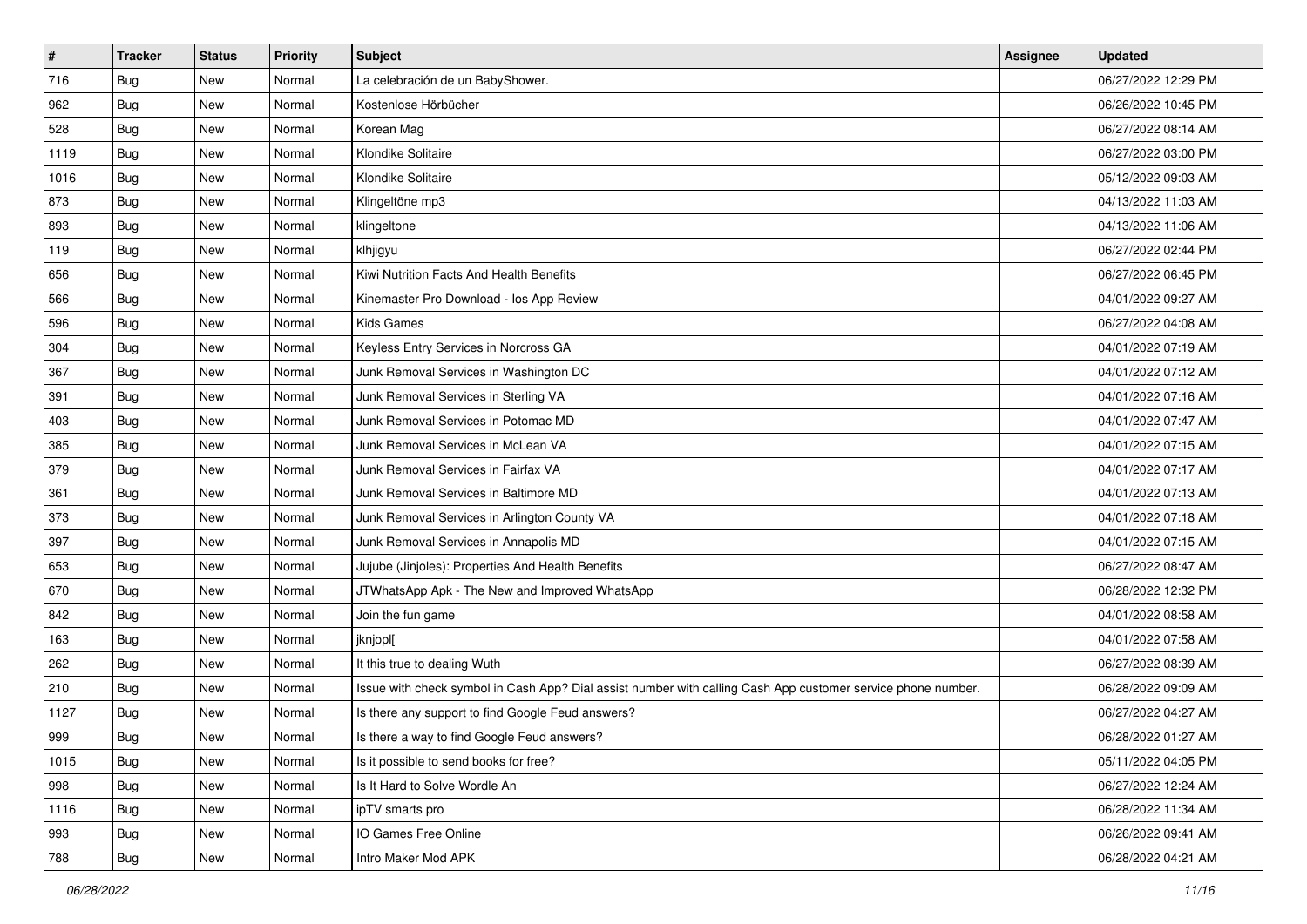| $\vert$ # | <b>Tracker</b> | <b>Status</b> | <b>Priority</b> | Subject                                                                                      | <b>Assignee</b> | <b>Updated</b>      |
|-----------|----------------|---------------|-----------------|----------------------------------------------------------------------------------------------|-----------------|---------------------|
| 225       | <b>Bug</b>     | New           | Normal          | instant personal loan                                                                        |                 | 06/27/2022 02:20 PM |
| 176       | <b>Bug</b>     | New           | Normal          | instant loan without documents                                                               |                 | 06/18/2022 01:43 PM |
| 568       | Bug            | New           | Normal          | Instale a versão mais recente do YouTube Premium                                             |                 | 06/27/2022 08:56 PM |
| 748       | Bug            | New           | Normal          | Il y a quelques façons d'obtenir des sonneries gratuites pour votre iPhone                   |                 | 06/26/2022 11:24 PM |
| 1072      | Bug            | <b>New</b>    | Normal          | ij.start canon                                                                               |                 | 06/21/2022 06:56 PM |
| 1013      | Bug            | New           | Normal          | ij.start canon                                                                               |                 | 05/11/2022 11:31 AM |
| 950       | Bug            | New           | Normal          | ij.start canon                                                                               |                 | 06/26/2022 04:35 AM |
| 943       | <b>Bug</b>     | New           | Normal          | ij.start canon                                                                               |                 | 04/13/2022 08:52 AM |
| 525       | Bug            | New           | Normal          | If you don't have a QR code: How to activate cash app card in app                            |                 | 06/28/2022 12:04 PM |
| 604       | Bug            | New           | Normal          | <b>Idle Game Online</b>                                                                      |                 | 06/28/2022 04:30 AM |
| 1104      | Bug            | New           | Normal          | Idle game fix bug                                                                            |                 | 06/26/2022 06:52 PM |
| 1103      | Bug            | New           | Normal          | Idle game fix bug                                                                            |                 | 06/25/2022 09:08 PM |
| 1031      | Bug            | New           | Normal          | <b>IAFT Traders Union</b>                                                                    |                 | 05/16/2022 03:14 PM |
| 1030      | <b>Bug</b>     | New           | Normal          | <b>IAFT Traders Union</b>                                                                    |                 | 05/16/2022 03:13 PM |
| 736       | <b>Bug</b>     | New           | Normal          | Want to Edit in My Website (transfer-factor.net) Unfortunately, Unable to Edit It            |                 | 06/24/2022 07:32 AM |
| 711       | Bug            | New           | Normal          | Human Fall Flat Apk Download                                                                 |                 | 06/28/2022 10:44 AM |
| 123       | <b>Bug</b>     | New           | Normal          | https://www.reddit.com/r/NRLgrandfinal2020/                                                  |                 | 06/28/2022 10:45 AM |
| 124       | Bug            | New           | Normal          | https://www.bigmarker.com/ustvpass/LIVE-Atlanta-Falcons-vs-Carolina-Panthers-NFL-Week-8-Game |                 | 04/01/2022 07:55 AM |
| 238       | Bug            | New           | Low             | HP Printer Assistant Software   Download & Install HP Assistant                              |                 | 04/01/2022 08:16 AM |
| 236       | <b>Bug</b>     | New           | Normal          | HP Printer Assistant Software   Download & Install HP Assistant                              |                 | 04/01/2022 08:16 AM |
| 235       | <b>Bug</b>     | New           | Low             | HP Printer Assistant Software   Download & Install HP Assistant                              |                 | 06/27/2022 10:48 AM |
| 117       | Bug            | New           | Normal          | How to Watch Cowboys vs Cardinals Game Live Stream FREE TV                                   |                 | 04/01/2022 08:08 AM |
| 689       | Bug            | New           | Normal          | How to use twitch.tv/activate?                                                               |                 | 06/28/2022 09:14 AM |
| 688       | <b>Bug</b>     | New           | Normal          | How to use twitch.tv/activate?                                                               |                 | 06/24/2022 04:16 AM |
| 687       | Bug            | New           | Normal          | How to use twitch.tv/activate?                                                               |                 | 06/28/2022 05:51 AM |
| 1060      | Bug            | New           | Normal          | How to Use Panda Helper to Speed Up Your iOS                                                 |                 | 05/28/2022 09:12 AM |
| 1080      | <b>Bug</b>     | New           | Normal          | How to use Math Wallet   Nexo wallet   CoinTiger Exchange                                    |                 | 06/15/2022 11:56 AM |
| 267       | <b>Bug</b>     | New           | Normal          | How To Use Internet Radio Services To Listen To Your Favorite Songs                          |                 | 06/28/2022 12:42 PM |
| 1042      | <b>Bug</b>     | New           | Normal          | How to set up direct deposit on cash app?                                                    |                 | 05/25/2022 01:17 PM |
| 854       | Bug            | New           | Normal          | How To Resolve Password Problems Through Facebook Customer Service?                          |                 | 04/09/2022 06:11 PM |
| 1032      | Bug            | New           | Normal          | How To Play The Wordle Game                                                                  |                 | 05/17/2022 10:37 AM |
| 763       | <b>Bug</b>     | New           | High            | How to Make a Ringtone on Your iPhone                                                        |                 | 06/27/2022 04:16 PM |
| 709       | Bug            | New           | Normal          | How To Load Cash App Card At Walmart Without Having To Face Any Hassle?                      |                 | 06/27/2022 10:30 AM |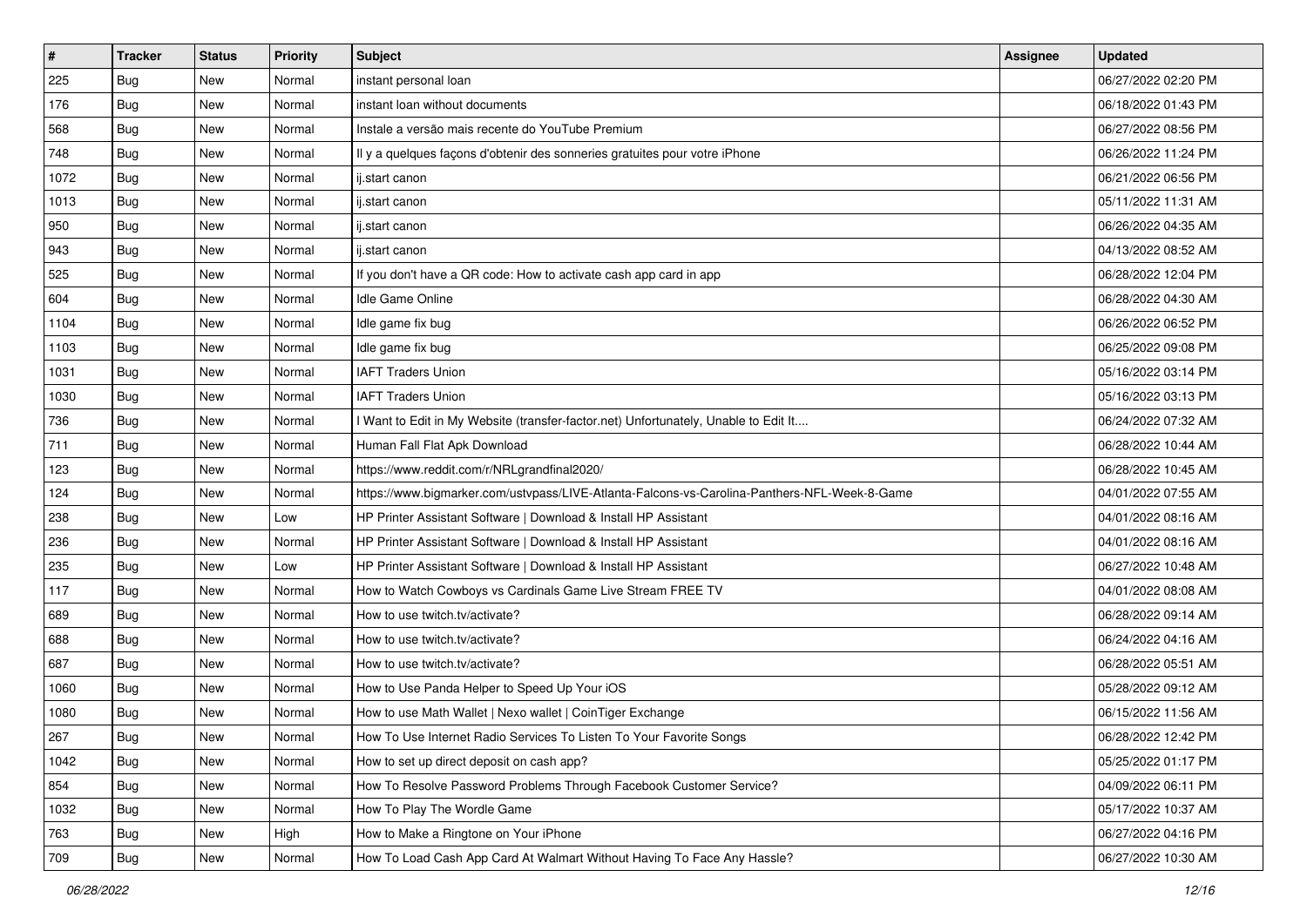| $\vert$ # | <b>Tracker</b> | <b>Status</b> | <b>Priority</b> | Subject                                                                    | Assignee | <b>Updated</b>      |
|-----------|----------------|---------------|-----------------|----------------------------------------------------------------------------|----------|---------------------|
| 747       | <b>Bug</b>     | New           | Normal          | How to Install Tyflex Plus on Your Android Device                          |          | 06/26/2022 08:16 AM |
| 696       | <b>Bug</b>     | New           | Normal          | How to Install the TuMangaOnline App                                       |          | 06/28/2022 05:03 PM |
| 885       | Bug            | New           | Normal          | How to Install the Tele Latino App For Android                             |          | 03/28/2022 04:10 AM |
| 565       | Bug            | New           | Normal          | How To Install RepelisPlus On Your Android Phone?                          |          | 06/28/2022 09:46 AM |
| 564       | Bug            | <b>New</b>    | Normal          | How To Install RepelisPlus On Your Android Phone?                          |          | 06/27/2022 12:23 PM |
| 1039      | <b>Bug</b>     | <b>New</b>    | Normal          | How to Get Tickmill Bonuses for Free                                       |          | 05/26/2022 05:43 PM |
| 785       | Bug            | New           | Normal          | How To Get Money Off Cash App Without Card Or With A Card?                 |          | 06/28/2022 11:35 AM |
| 1014      | <b>Bug</b>     | New           | Normal          | how to get chime routing and account number ? chime routing number florida |          | 05/11/2022 12:42 PM |
| 1079      | <b>Bug</b>     | New           | Normal          | How to get cheap psychology assignment?                                    |          | 06/15/2022 06:00 AM |
| 1069      | Bug            | New           | Normal          | how to get cash app support phone number 24*7 available                    |          | 06/21/2022 08:36 PM |
| 574       | <b>Bug</b>     | New           | Normal          | How to fix the Epson printer offline issue due to a wired connection?      |          | 06/28/2022 12:52 PM |
| 541       | <b>Bug</b>     | New           | Normal          | How to fix the cash app payment failed errors?                             |          | 06/28/2022 10:57 AM |
| 591       | Bug            | New           | Normal          | How To Find Facebook Modifications For Your Spotify Premium Apk?           |          | 06/27/2022 08:41 AM |
| 1129      | Bug            | New           | Normal          | how to enable direct deposit on cash app?                                  |          | 06/28/2022 10:44 AM |
| 966       | <b>Bug</b>     | <b>New</b>    | Normal          | How to Download the Filmes                                                 |          | 06/27/2022 03:25 AM |
| 826       | Bug            | New           | Normal          | How to Dowload MXL TV Premium                                              |          | 05/26/2022 03:34 PM |
| 984       | <b>Bug</b>     | New           | Normal          | How to disable, permanently delete Twitter account on phone, PC            |          | 06/26/2022 08:28 AM |
| 697       | Bug            | <b>New</b>    | Normal          | How to Descargar Pura TV For Android                                       |          | 06/28/2022 04:43 PM |
| 1101      | Bug            | New           | Normal          | How to Delete Cash App History at once?                                    |          | 06/27/2022 01:33 PM |
| 533       | <b>Bug</b>     | New           | Normal          | How to complete the homework assignments in economics in the easiest way?  |          | 06/28/2022 03:14 PM |
| 1024      | <b>Bug</b>     | New           | Normal          | How to choose the right broker                                             |          | 06/25/2022 06:23 PM |
| 518       | <b>Bug</b>     | <b>New</b>    | Normal          | How To Check The Balance Of Cash App Account By Taking Cash App Support?   |          | 06/27/2022 03:46 AM |
| 1025      | Bug            | <b>New</b>    | Normal          | how to change the logo in wordpress                                        |          | 06/25/2022 06:20 PM |
| 1009      | <b>Bug</b>     | New           | Normal          | How to change routing number on Cash App?                                  |          | 05/11/2022 07:13 AM |
| 906       | Bug            | New           | Normal          | How To Change Cash App From Business To Personal Account For Any Reasons?  |          | 04/04/2022 09:57 AM |
| 882       | Bug            | New           | Normal          | How to change bank account on cash app?                                    |          | 04/01/2022 09:16 AM |
| 852       | <b>Bug</b>     | New           | Normal          | How to cancel your French Bee flight within 24 hours?                      |          | 04/01/2022 09:13 AM |
| 972       | i Bug          | New           | Normal          | How To Borrow Money From The Cash App? Get To Know About The Same          |          | 04/25/2022 07:30 AM |
| 678       | Bug            | New           | Normal          | How to be a winner in buidnow gg                                           |          | 06/28/2022 10:22 AM |
| 762       | Bug            | New           | Normal          | How To Add Money To A Cash App Card If Struggling With Low Amount?         |          | 06/27/2022 09:58 PM |
| 784       | <b>Bug</b>     | New           | Normal          | How To Add Money On Cash App Card And Check The Funds?                     |          | 06/28/2022 12:36 PM |
| 1115      | <b>Bug</b>     | New           | Normal          | How to access your saved favorite Tiktok                                   |          | 06/28/2022 03:59 PM |
| 217       | Bug            | New           | Normal          | How this service matter most?                                              |          | 06/27/2022 06:48 PM |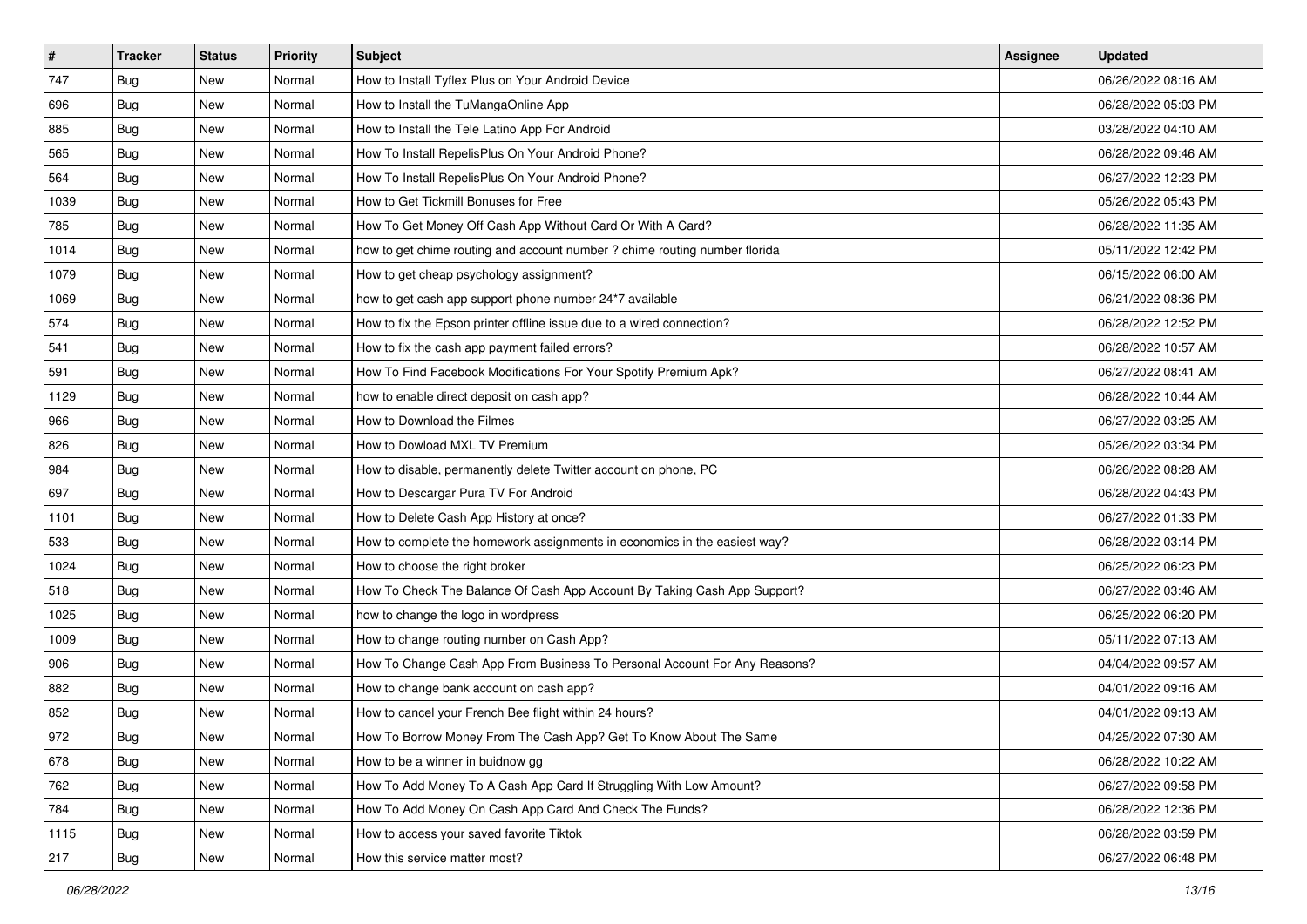| $\vert$ # | <b>Tracker</b> | <b>Status</b> | <b>Priority</b> | <b>Subject</b>                                                                                                                                                                                                                                 | <b>Assignee</b> | <b>Updated</b>      |
|-----------|----------------|---------------|-----------------|------------------------------------------------------------------------------------------------------------------------------------------------------------------------------------------------------------------------------------------------|-----------------|---------------------|
| 738       | Bug            | New           | Normal          | How Much Amount Do I Get Using The Referral Code For Cash App?                                                                                                                                                                                 |                 | 06/27/2022 03:58 PM |
| 916       | Bug            | New           | Normal          | How long does it take to write a book?                                                                                                                                                                                                         |                 | 04/07/2022 12:15 PM |
| 742       | <b>Bug</b>     | New           | Normal          | How Long Does Cash App Support Take To Respond For A Better Support?                                                                                                                                                                           |                 | 06/25/2022 11:00 PM |
| 633       | <b>Bug</b>     | New           | Normal          | How i can i solve my issue                                                                                                                                                                                                                     |                 | 04/01/2022 09:38 AM |
| 215       | <b>Bug</b>     | <b>New</b>    | Normal          | How For Top Level Cell Phone For You                                                                                                                                                                                                           |                 | 06/27/2022 09:19 PM |
| 928       | Bug            | New           | Normal          | How Does Sutton Bank Cash App Customer Service Help In Answering Your Questions?                                                                                                                                                               |                 | 04/12/2022 11:36 AM |
| 733       | <b>Bug</b>     | New           | Normal          | How does one go about getting a book deal?                                                                                                                                                                                                     |                 | 04/01/2022 09:33 AM |
| 524       | <b>Bug</b>     | <b>New</b>    | Normal          | How Does Google Account Recovery Work If Your Account Is Hacked?                                                                                                                                                                               |                 | 06/28/2022 12:36 PM |
| 720       | <b>Bug</b>     | New           | Normal          | How does Cash App Phone Number provide a quick treatment?                                                                                                                                                                                      |                 | 06/27/2022 08:02 AM |
| 796       | <b>Bug</b>     | New           | Normal          | How Does Cash App ++ actually work and What is the process of it                                                                                                                                                                               |                 | 06/22/2022 07:03 AM |
| 1087      | Bug            | New           | Normal          | How do new writers start out?                                                                                                                                                                                                                  |                 | 06/10/2022 03:25 PM |
| 737       | <b>Bug</b>     | New           | Normal          | How Do I Talk To A Live Person At Facebook If Anything Is Doubtful?                                                                                                                                                                            |                 | 06/27/2022 09:59 PM |
| 758       | Bug            | <b>New</b>    | Normal          | How Do I Study Consistently For Hours?                                                                                                                                                                                                         |                 | 06/27/2022 12:49 AM |
| 719       | <b>Bug</b>     | New           | Normal          | How Do I Send \$5000 Through Cash App Account With Ease?                                                                                                                                                                                       |                 | 06/26/2022 10:14 PM |
| 1106      | <b>Bug</b>     | New           | Normal          | How Do I Get Cash App ++ Without Confronting Any Technical Glitches?                                                                                                                                                                           |                 | 06/25/2022 09:53 PM |
| 783       | <b>Bug</b>     | New           | Normal          | How Do I Determine The Reasons And Solutions To Fix Cash App Transfer Failed?                                                                                                                                                                  |                 | 06/27/2022 08:58 PM |
| 971       | <b>Bug</b>     | <b>New</b>    | Normal          | How Do I Check Balance On Cash App Card With Optimum Ease?                                                                                                                                                                                     |                 | 06/27/2022 08:16 PM |
| 706       | <b>Bug</b>     | <b>New</b>    | Normal          | How Can You Cancel A Cash App Payment Without Any Prior Information?                                                                                                                                                                           |                 | 06/26/2022 09:13 AM |
| 933       | Bug            | New           | Normal          | How Can I Watch Movies on My Mobile Phone                                                                                                                                                                                                      |                 | 06/24/2022 12:55 AM |
| 631       | Bug            | New           | Normal          | How Can I Load Cash App Card at Walmart straight away?                                                                                                                                                                                         |                 | 06/26/2022 04:07 PM |
| 630       | <b>Bug</b>     | <b>New</b>    | Normal          | How Can I Load Cash App Card at Walmart straight away?                                                                                                                                                                                         |                 | 06/26/2022 12:04 AM |
| 629       | <b>Bug</b>     | <b>New</b>    | Normal          | How Can I Load Cash App Card at Walmart straight away?                                                                                                                                                                                         |                 | 06/28/2022 06:07 AM |
| 589       | Bug            | New           | Normal          | How can I get the cash app phone number of customer support?                                                                                                                                                                                   |                 | 06/28/2022 07:11 AM |
| 196       | Bug            | New           | Normal          | Homoeobazaar For Homeopathy Medicines                                                                                                                                                                                                          |                 | 06/27/2022 02:18 PM |
| 195       | Bug            | New           | Normal          | homoeobazaar                                                                                                                                                                                                                                   |                 | 04/01/2022 08:23 AM |
| 508       | Bug            | <b>New</b>    | Normal          | hire a professional dissertation help                                                                                                                                                                                                          |                 | 06/28/2022 04:58 PM |
| 187       | <b>Bug</b>     | New           | Normal          | High Quality Replic 350 V2 Carbon                                                                                                                                                                                                              |                 | 04/01/2022 08:40 AM |
| 544       | Bug            | New           | Normal          | Hey! I had a very cool idea to order our general picture on canvas for my family as a gift. But couldn't find a good<br>one. Once my friend advised me this article in which I found what I was looking for and gave a cool gift to my family. |                 | 06/27/2022 04:10 AM |
| 627       | Bug            | New           | Normal          | <b>HELO</b>                                                                                                                                                                                                                                    |                 | 06/28/2022 11:28 AM |
| 182       | Bug            | New           | Normal          | <b>Healthcare Custom Writing Services</b>                                                                                                                                                                                                      |                 | 06/28/2022 10:53 AM |
| 181       | Bug            | New           | Normal          | <b>Healthcare Custom Writing Services</b>                                                                                                                                                                                                      |                 | 06/28/2022 01:52 PM |
| 305       | <b>Bug</b>     | New           | Normal          | Headliner Repair Services in Norcross GA                                                                                                                                                                                                       |                 | 04/01/2022 07:19 AM |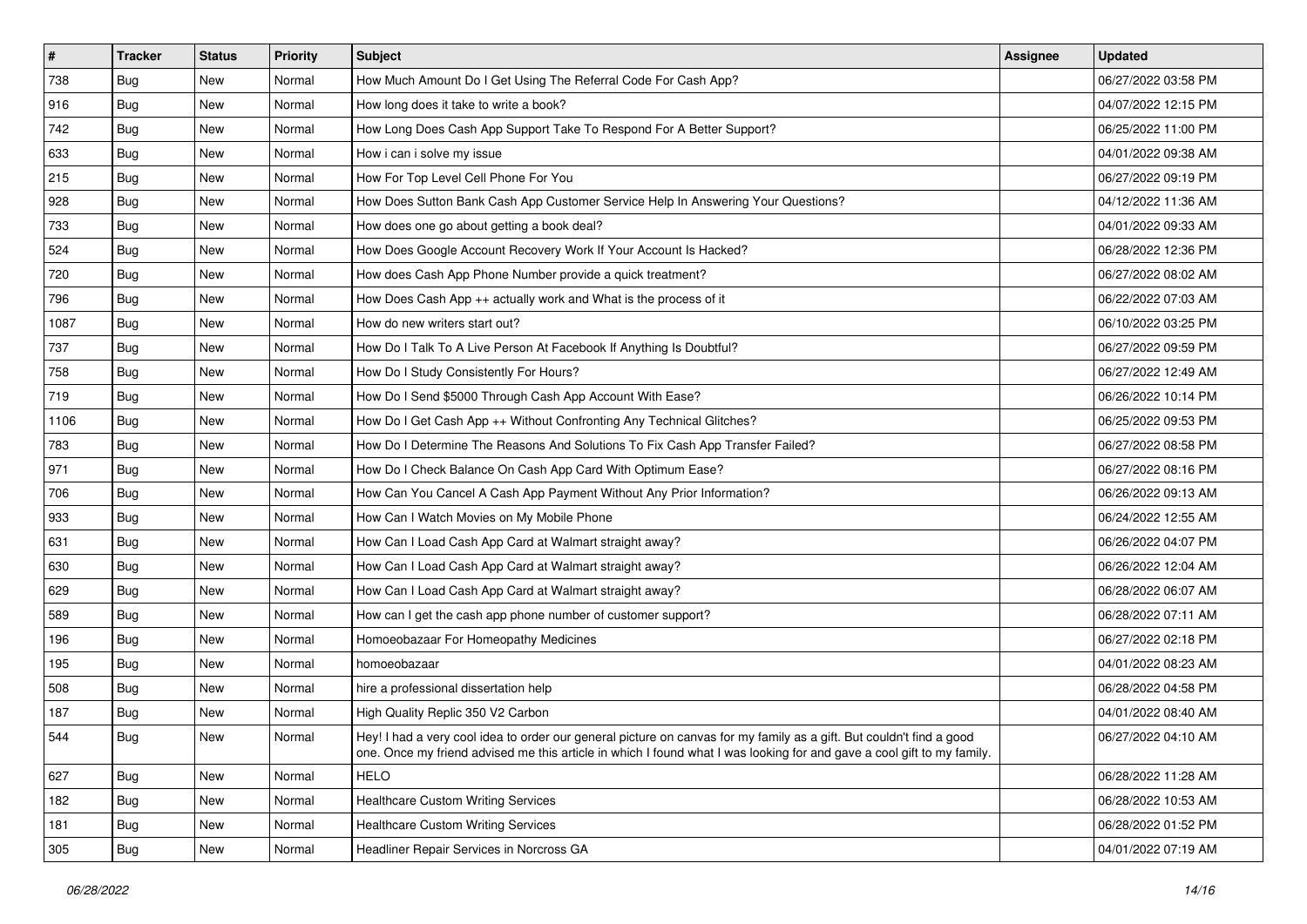| $\sharp$ | <b>Tracker</b> | <b>Status</b> | <b>Priority</b> | <b>Subject</b>                                                                         | Assignee | <b>Updated</b>      |
|----------|----------------|---------------|-----------------|----------------------------------------------------------------------------------------|----------|---------------------|
| 295      | <b>Bug</b>     | New           | Normal          | Headliner Repair Services in Jonesboro GA                                              |          | 04/01/2022 07:21 AM |
| 492      | <b>Bug</b>     | <b>New</b>    | Normal          | HD Streamz MOD APK v3.5.5 (Keine Werbung)                                              |          | 06/28/2022 01:41 AM |
| 137      | Bug            | New           | Normal          | hcbets                                                                                 |          | 04/01/2022 07:52 AM |
| 285      | <b>Bug</b>     | <b>New</b>    | Normal          | Have you ever written an essay?                                                        |          | 06/27/2022 08:05 PM |
| 834      | Bug            | <b>New</b>    | Normal          | Grasp the secret to relieve stress and fatigue                                         |          | 04/01/2022 08:57 AM |
| 892      | Bug            | <b>New</b>    | Normal          | Good game                                                                              |          | 04/01/2022 09:15 AM |
| 965      | Bug            | New           | Normal          | Go with cash app customer service to know where I can load my cash app card            |          | 06/28/2022 04:30 AM |
| 668      | <b>Bug</b>     | New           | Normal          | Get to know Cash App Refund Process here                                               |          | 06/27/2022 02:38 PM |
| 547      | <b>Bug</b>     | <b>New</b>    | Normal          | Get rid of the issue of cash app down by calling experts.                              |          | 06/26/2022 10:38 AM |
| 732      | Bug            | <b>New</b>    | Normal          | Get rectifications steps about why cash app transfer failed                            |          | 06/26/2022 03:28 PM |
| 959      | <b>Bug</b>     | New           | Normal          | Get connected with cash app team-How to get money off cash app at walmart without card |          | 06/27/2022 08:52 AM |
| 489      | <b>Bug</b>     | New           | Normal          | Get cash app refund instantly if sent to the wrong person                              |          | 06/28/2022 04:37 PM |
| 641      | Bug            | New           | Normal          | Get Best Economics Dissertation Writing Service                                        |          | 06/25/2022 10:04 AM |
| 469      | Bug            | New           | Normal          | Germs Removal Westchester MA                                                           |          | 06/28/2022 10:40 AM |
| 445      | Bug            | <b>New</b>    | Normal          | Germs Removal Watertown MA                                                             |          | 04/01/2022 07:49 AM |
| 420      | Bug            | New           | Normal          | Germs Removal Somerville MA                                                            |          | 04/01/2022 07:46 AM |
| 453      | <b>Bug</b>     | <b>New</b>    | Normal          | Germs Removal Quincy MA                                                                |          | 04/01/2022 07:48 AM |
| 437      | Bug            | <b>New</b>    | Normal          | Germs Removal Newton MA                                                                |          | 04/01/2022 07:50 AM |
| 461      | Bug            | New           | Normal          | Germs Removal Medford MA                                                               |          | 06/28/2022 04:15 AM |
| 429      | <b>Bug</b>     | New           | Normal          | Germs Removal Brookline MA                                                             |          | 04/01/2022 07:51 AM |
| 428      | Bug            | New           | Normal          | Germs Removal Brookline MA                                                             |          | 04/01/2022 07:47 AM |
| 412      | <b>Bug</b>     | <b>New</b>    | Normal          | Germs Removal Boston MA                                                                |          | 04/01/2022 07:47 AM |
| 1118     | Bug            | <b>New</b>    | Normal          | Gameplay Minecraft                                                                     |          | 06/27/2022 10:33 AM |
| 1053     | Bug            | New           | Normal          | Game Geometry Dash                                                                     |          | 05/26/2022 11:30 AM |
| 849      | Bug            | New           | Normal          | FutEmax App Apk - Watch Soccer, Fantasy Football, And More On Your Mobile Device       |          | 04/01/2022 09:04 AM |
| 363      | Bug            | <b>New</b>    | Normal          | Furniture Assembly Services in Washington DC                                           |          | 04/01/2022 07:13 AM |
| 387      | <b>Bug</b>     | New           | Normal          | Furniture Assembly Services in Sterling VA                                             |          | 04/01/2022 07:18 AM |
| 399      | i Bug          | New           | Normal          | Furniture Assembly Services in Potomac MD                                              |          | 04/01/2022 07:15 AM |
| 381      | Bug            | New           | Normal          | Furniture Assembly Services in McLean VA                                               |          | 04/01/2022 07:17 AM |
| 405      | Bug            | New           | Normal          | Furniture Assembly Services in Gaithersburg MD                                         |          | 04/01/2022 07:47 AM |
| 375      | <b>Bug</b>     | New           | Normal          | Furniture Assembly Services in Fairfax VA                                              |          | 04/01/2022 07:18 AM |
| 357      | Bug            | New           | Normal          | Furniture Assembly Services in Baltimore MD                                            |          | 04/01/2022 07:12 AM |
| 369      | Bug            | New           | Normal          | Furniture Assembly Services in Arlington County VA                                     |          | 04/01/2022 07:12 AM |